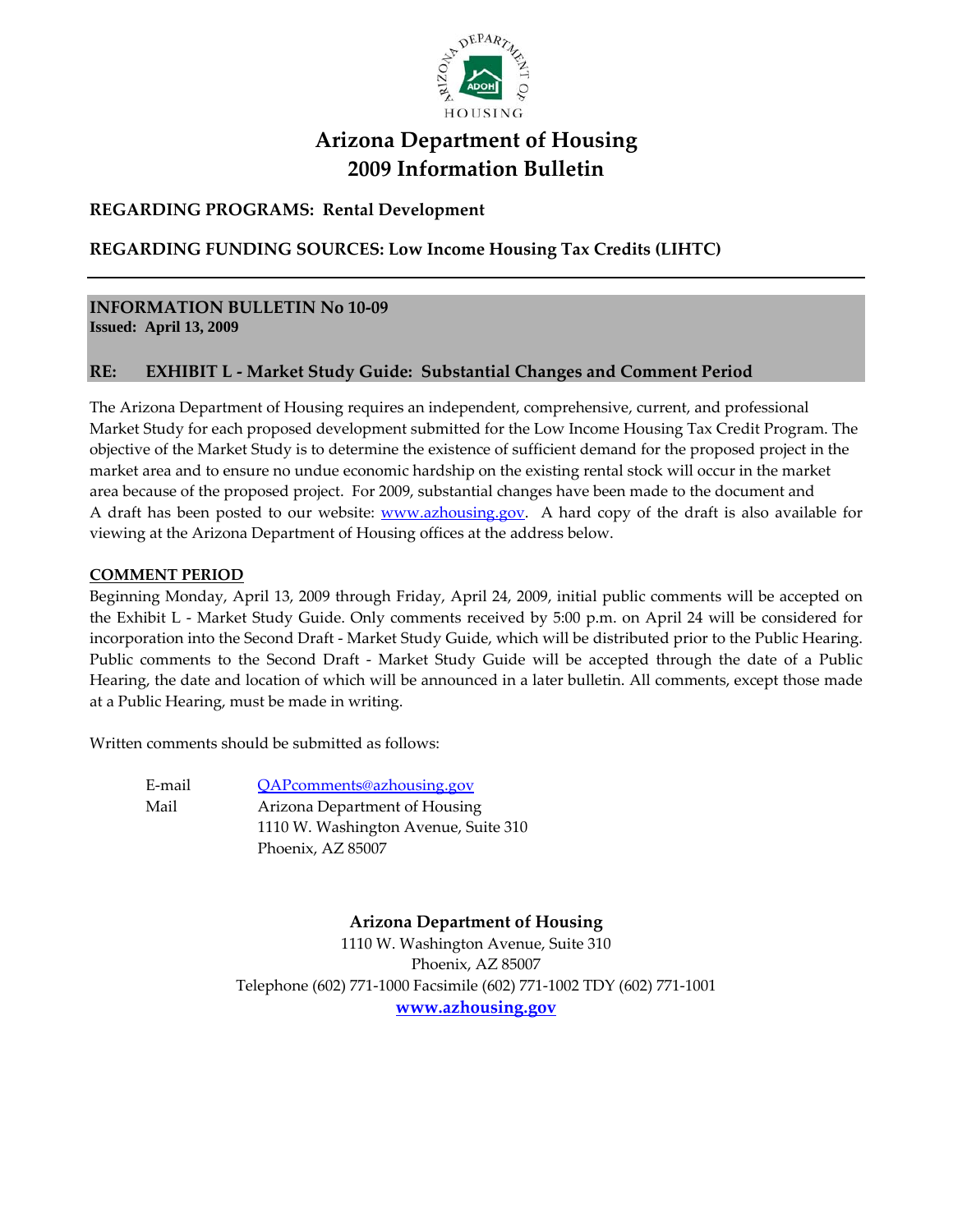## **Exhibit L MARKET STUDY GUIDE**

### **General Requirements for a Market Study:**

Arizona Department of Housing (ADOH) requires an independent, comprehensive, current, and professional Market Study for each proposed development. The Market Study must be prepared no more than six months before the Application is submitted to ADOH. A Market Analyst, unaffiliated with the Applicant, Developer, Lender, and/or Syndicator and experienced in multi-family rental housing, must prepare the study. The Market Study must be prepared using the market study requirements in ADOH's Market Study Guide. Market studies that do not conform to the requirements will be submit to further review and possibly not accepted until a conforming study is submitted.

ADOH may reject an application if it determines, in its sole discretion, that the Market Study:

- (1) Is not in final form;
- (2) Has not been executed by the analyst;
- (3) Deviates from the requirements of this Guide; or,
- (4) Fails to include an analyst's certification that substantially complies with Addendum 1 to this Guide.

ADOH will consider all facts and circumstances in making this determination, including the possible disruption caused by unneeded units entering the market at low rents. As a protection against the saturation of low-income units and to ensure absorption of new units, ADOH will approve no more than one family, one elderly, and one special needs category project (one project for each special needs category) per Tax Credit round in a community with a population of 50,000 or less.

ADOH receives a large number of market studies as part of the application process for financing and requests for rental housing Tax Credits. By requiring specific information in all market studies, ADOH will be able to assess housing needs in competing communities through a comparison of similar characteristics. By requiring that all market studies be prepared in accordance with a specific outline, ADOH will be able to perform a more comprehensive and expeditious review. The objective of the Market Study must demonstrate the existence of sufficient demand for the proposed development in the market area. ADOH also wants to ensure the proposed development will not cause undue economic harm on the existing rental stock in the market area.

In its review of supply and demand, the Market Study must focus on the type of low‐income housing development being proposed (i.e., elderly, large family, populations with special housing needs) as well as the income and rent levels proposed for the project. The Market Study must demonstrate strong demand for the type of low‐income housing project proposed, as evidenced by growth of income qualified renter households in the market area, relatively low vacancy rates, comparable rent levels, and strong absorption rates at comparable properties in the market area. The Market Analyst is required to solicit the opinion of those knowledgeable of the housing submarket in the community where the proposed development is located. These experts include, but not limited to appropriate government officials (housing, planning, or economic development), local experts (i.e. brokers, developers, chambers of commerce), and colleges or universities. The opinions of these experts must be recorded in the Market Study. The Applicant must provide these officials a copy of the Market Study as soon as it is available. The table below provides contact information for housing departments for Arizona communities of population of 100,000 or more: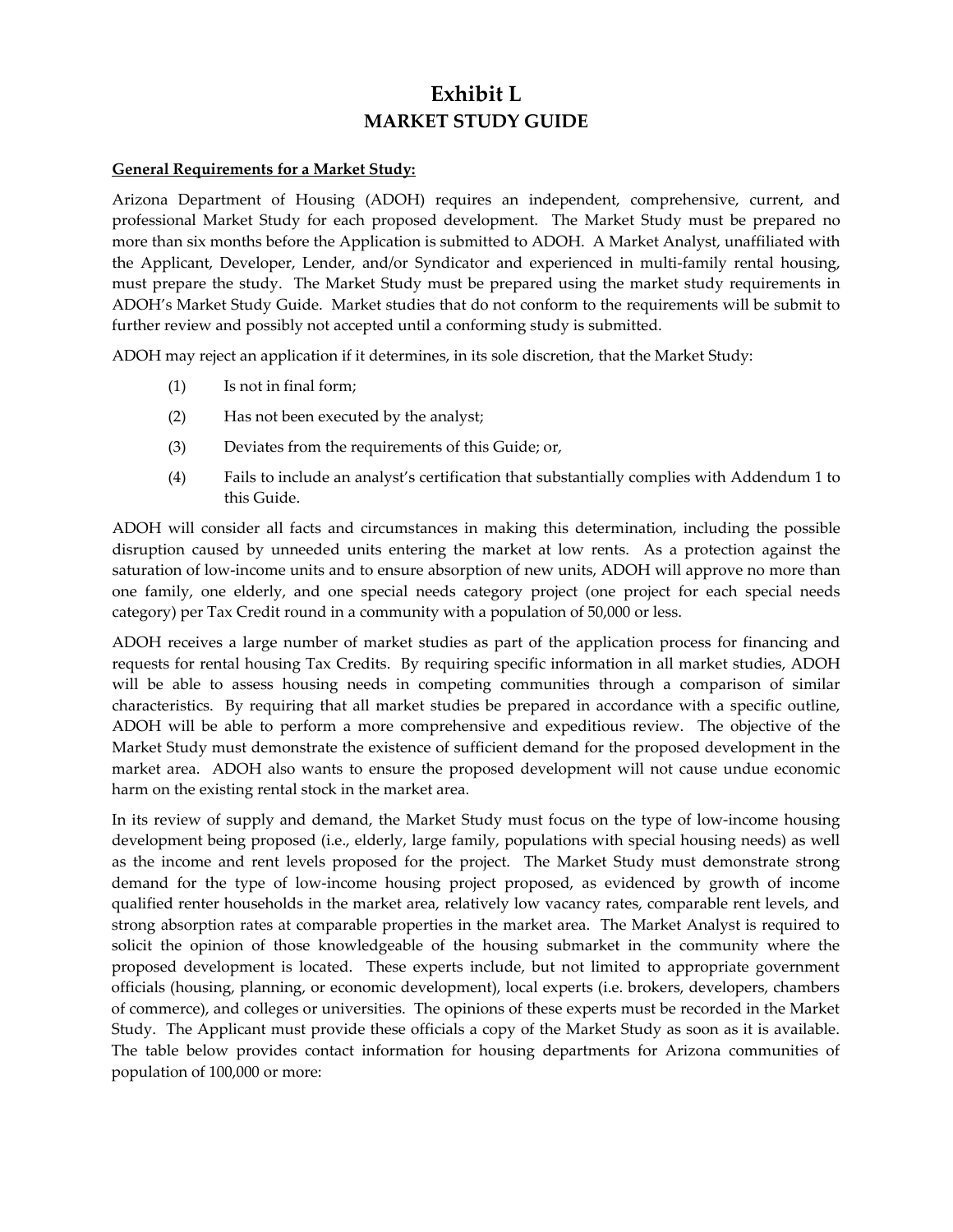| City of Phoenix    | $(602)$ 262-6291   |
|--------------------|--------------------|
| City of Tucson     | (520) 791-4171     |
| City of Mesa       | $(480) 644 - 2168$ |
| City of Glendale   | $(623)$ 930-3671   |
| City of Scottsdale | (480) 312-4304     |
| City of Tempe      | $(480)$ 350-2912   |
| City of Chandler   | (480) 782-3200     |
| Town of Gilbert    | (480) 503-6893     |
| Town of Peoria     | $(623) 773 - 7167$ |

In addition, the local government entity must submit a letter commenting on the conclusions of the Market Study and issue any disagreements it may have with the Market Study. ADOH issues a letter to the appropriate government entity requesting their response to the Market Study. ADOH shall notify the Applicant of any such disagreement so that the Market Analyst can issue a response.

All assumptions and sources of data used within the Market Study must be clearly documented. All demographic tables must include both absolute numbers and corresponding percentages (% growth or % of total). All data and information that applies to a specific area such as a primary market area, competitive market area, difficult to develop area, or a particular qualified census tract, the data and information shall clearly identify the specific area to which it applies.

Following its review of the Market Study, ADOH, in its sole discretion, may request additional market information from the Applicant, the Applicant's Market Analyst, or another Market Analyst. Additional comment from the local government before reserving Tax Credits may be required.

The following Market Study Outline establishes the minimum requirements of ADOH. Market Analysts are expected to include any additional information that may be relevant and necessary to the analysis.

#### Market Study Outline:

The Market Study must be prepared based on the following outline. The order and names of each section detailed in this outline must be used.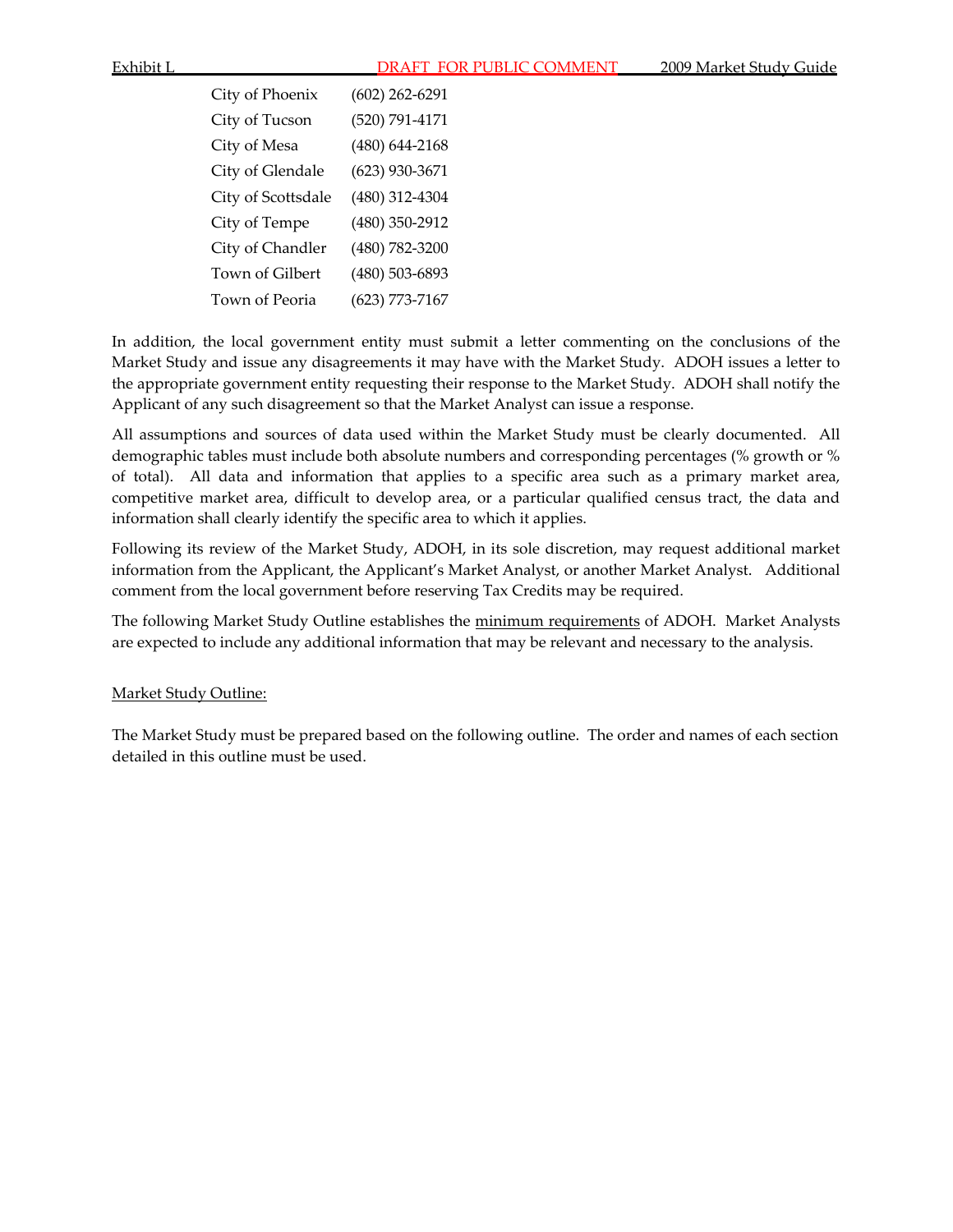## **Table of Contents**

- I. Introduction
	- A. Objectives of the Market Study
	- B. Qualifications of the Analyst
	- C. Certification Letter
- II. Executive Summary
- III. Proposed Project Summary
	- A. Project Description
	- B. Proposed Unit and Project Amenities
- IV. Proposed Site Analysis
	- A. Site Description
	- B. Site Access and Visibility
	- C. Proximity to Community Services
	- D. Site Photographs

#### V. Market Area Analysis

- A. Market Area Description
- B. Market Area Map
- VI. Demographic and Economic Analysis
	- A. Population and Households
	- B. Household Income
	- C. Employment
	- D. Housing
	- E Requirements for Projects Proposing Nonaffordale Components
	- F. Crime Analysis and Maps
- VII. Supply Analysis
	- A. Rental Housing Overview
	- B. Comparable Properties

#### VIII. Capture Rate Analysis

IX. Conclusions

Addendums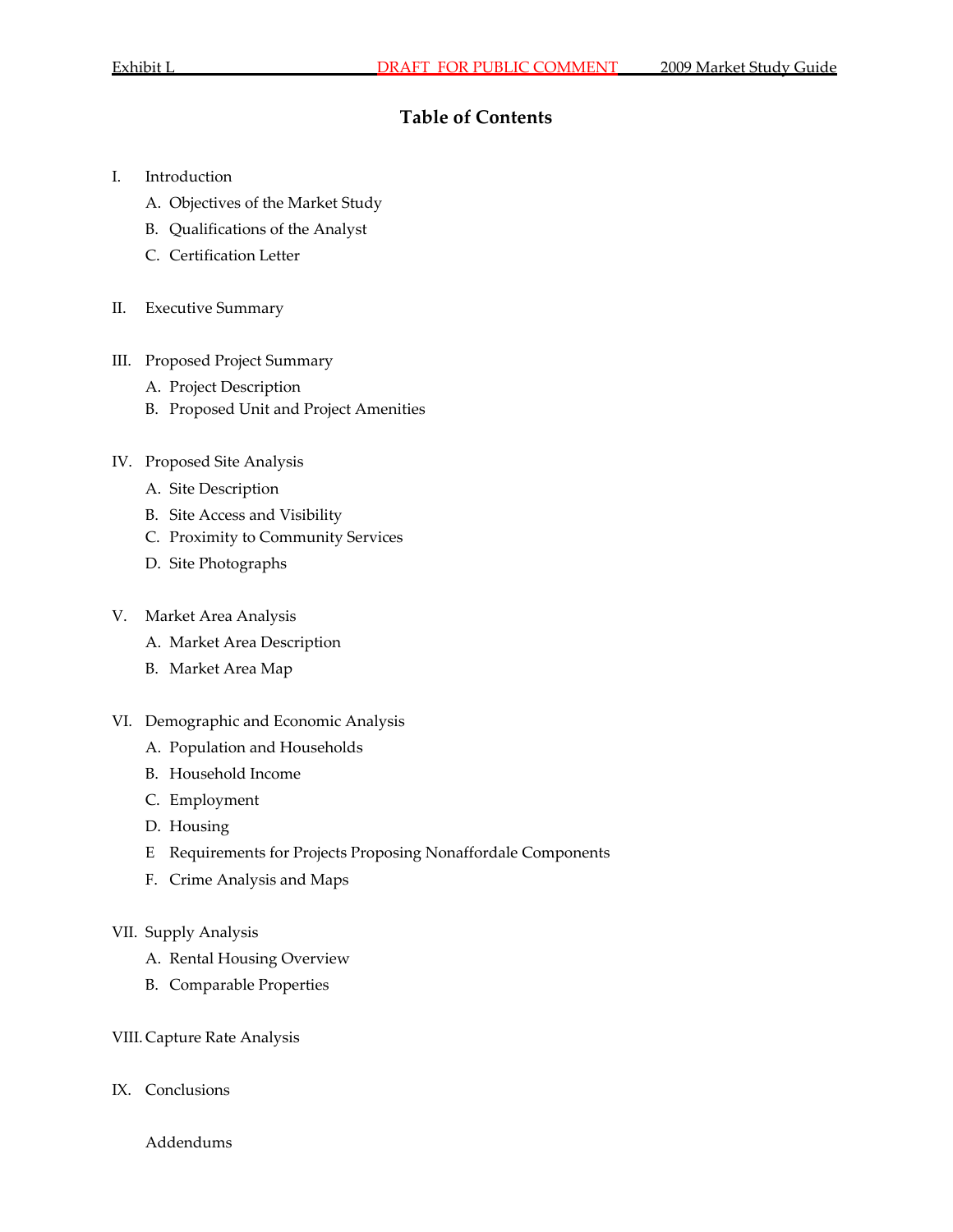## **I. Introduction**

### **A. Objectives of the Market Study**

This section provides a brief overview of the project including, but not limited to, the following items:

- 1. Project Name
- 2. Location (address/intersection and City/Town, longitude, latitude)
- 3. Type of project (new construction or rehab)
- 4. Market segment served (family, elderly, special needs)
- 5. Income targeting (60%, 50%, 40%, 30% AMI; public housing; market rate)
- 6. Number of units

Also, the entity that commissioned the Market Study must be identified including entity name, contact name, address, and phone number. This section must also explain any assumptions and limiting conditions that the Market Study is subject to.

### **B. Qualifications of the Analyst**

This section of the study must include a one to two page summary of the analyst's qualifications and experience in conducting market studies for income‐restricted rental housing properties.

### **C. Certification Letter**

The Market Analyst must include the Certification Letter provided as ADDENDUM 1.

## **II. Executive Summary**

The Executive Summary must outline the most pertinent findings of each section of the Market Study. The Executive Summary should not exceed five pages. It must provide brief summaries of the proposed development, site evaluation, market area, demographic and economic trends, rental housing market, comparable market rents, capture rate analysis, and conclusions. A table detailing the characteristics of the proposed development and conclusions of the market study must be provided. The following table includes the minimum information and format required. Other information may be added.

| <b>Ouick Project Details</b>      |  |                           |                                   |  |  |  |  |  |
|-----------------------------------|--|---------------------------|-----------------------------------|--|--|--|--|--|
|                                   |  |                           |                                   |  |  |  |  |  |
| Location                          |  | <b>Description</b>        |                                   |  |  |  |  |  |
| Project Name:                     |  | Project Type:             | New Construction or Rehab         |  |  |  |  |  |
| City/Town:                        |  | <b>Total Units:</b>       |                                   |  |  |  |  |  |
| County:                           |  | Low Income Units:         |                                   |  |  |  |  |  |
| Address/Intersection:             |  | Market Rate Units:        |                                   |  |  |  |  |  |
| Census Tract:                     |  | Unit Types:               |                                   |  |  |  |  |  |
|                                   |  | Income Set Asides:        |                                   |  |  |  |  |  |
|                                   |  | <b>Target Population:</b> | Family, elderly, or special needs |  |  |  |  |  |
|                                   |  |                           |                                   |  |  |  |  |  |
|                                   |  |                           |                                   |  |  |  |  |  |
| Demand, Absorption, and Occupancy |  |                           |                                   |  |  |  |  |  |
|                                   |  |                           |                                   |  |  |  |  |  |
| Target Vacancy Rate:              |  |                           |                                   |  |  |  |  |  |
| Projected Absorption Rate:        |  |                           |                                   |  |  |  |  |  |
| Projected Lease-Up Period:        |  |                           |                                   |  |  |  |  |  |
| New Households Capture Rate       |  |                           |                                   |  |  |  |  |  |
| (Project Total):                  |  |                           |                                   |  |  |  |  |  |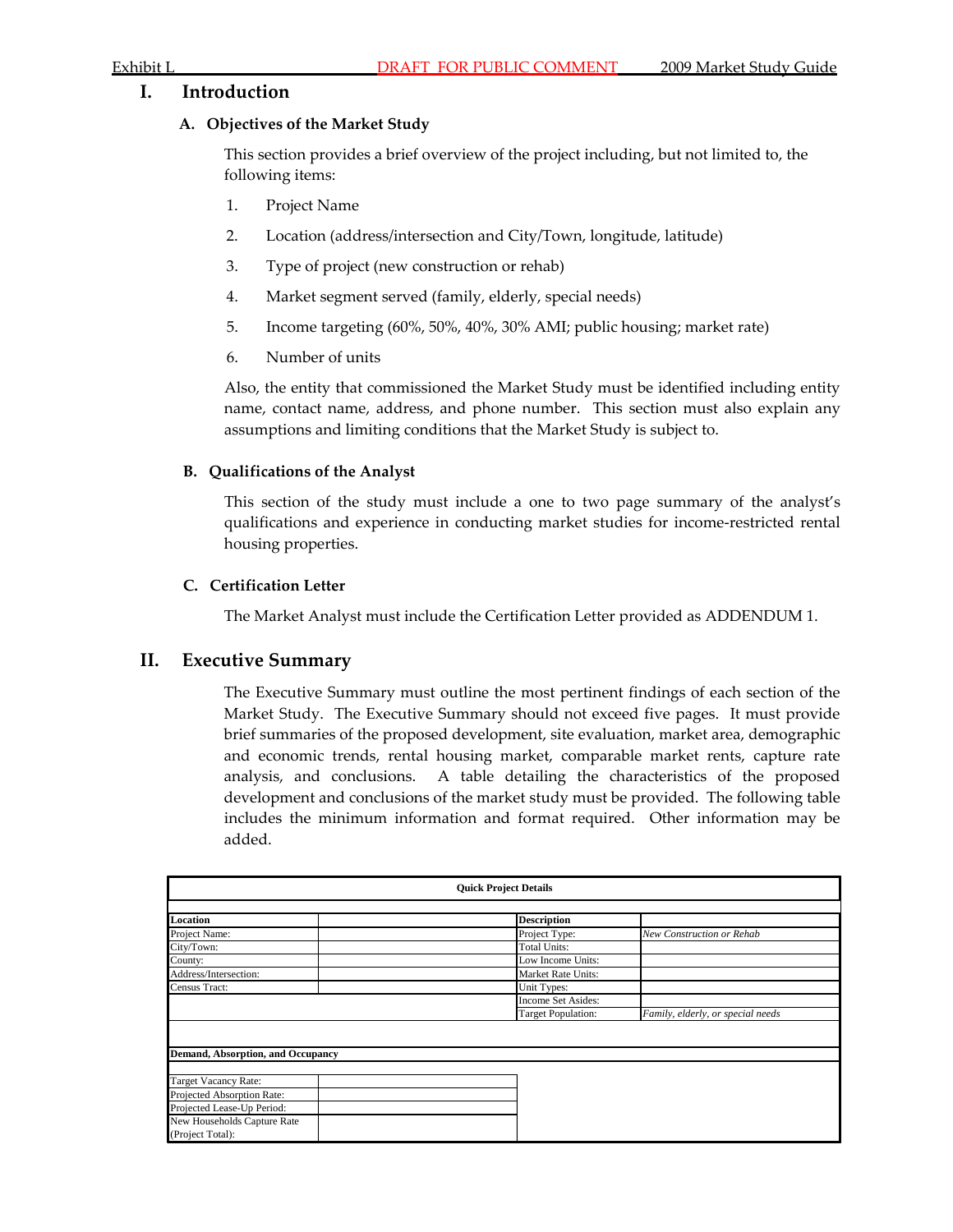## **III. Proposed Project Summary**

## **A. Project Description**

The Market Analyst must incorporate the Project Summary Table provided as ADDENDUM 2 to describe the proposed unit mix, unit size, gross rents, utility allowances, and collected rents. In addition, the analyst must specify utility responsibility and the anticipated date of opening. A description of the number of proposed buildings, their appearance (e.g., 40% brick/60% stucco with tiled roof), number of stories, and construction type (i.e., walk‐up, townhouse, high‐rise with elevator) must be provided as well.

For rehabilitation projects, current rents, current and historical vacancy rates, and waiting lists must be described. A current rent roll and waitlist is required. Also, an analysis of the number of existing units occupied by residents who are expected to be income‐eligible for the proposed development is required.

If the property is mixed to include retail, office or other commercial uses, describe the expected synergies and potential conflicts between and among each use. The analyst must analyze and discuss possible conflicts arising from the separate uses including but no limited to the separate parking requirements for each.

## **B. Proposed Unit and Project Amenities**

The Market Analyst must incorporate the Amenities Table provided as ADDENDUM 3 to describe the unit and project amenities being proposed. The number and type of parking spaces proposed must be described, as is the net (heated) square footage of the community building (if proposed). The proposed rent for any optional amenities must be described.

For rehabilitation projects, a detailed list of the proposed improvements must be included as well. (This can be provided by the developer and included as an Addendum to the study.)

## **IV. Proposed Site Analysis**

## **A. Site Description**

The Market Analyst must personally visit the proposed site. The site location must be described using the nearest roadways (streets and/or highways). The physical features of the proposed site must be described (i.e. flat, undeveloped, agricultural, rocky, etc). Other information to be documented includes the size of the proposed site (in acres) and the census tract the site is located. The census tract of the proposed site is available from the Census Bureau at the following link.

http://factfinder.census.gov/servlet/AGSGeoAddressServlet? programYear=50&\_treeId=420&\_lang=en&\_sse=on

The project location must be described in terms of characteristics of the neighborhood and sub-market with respect to schools, transportation, employment centers, shopping, community services, and public facilities, just to name a few. A discussion of the current land uses of property adjacent to the proposed development must be included. The condition of surrounding land uses must be described. The positive and negative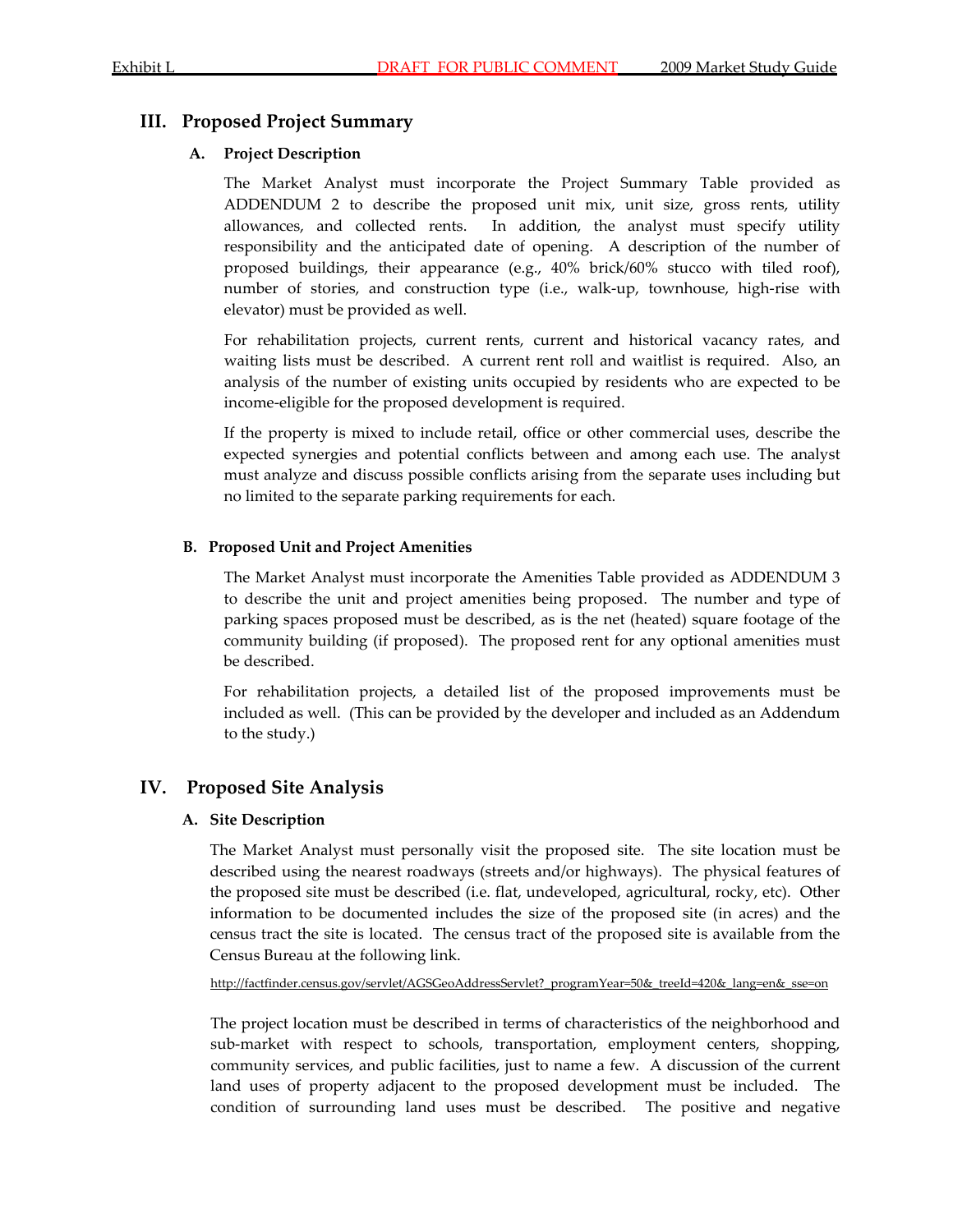attributes of the proposed site and surrounding neighborhood must be discussed. Also, the impact of the site and neighborhood on project marketability must be examined.

Describe site selection process and explain why this site was selected.

Include a map showing the site and important neighborhood facilities and amenities. Be sure to include a distance scale on the map (i.e. 1" = 2 miles).

### **B. Site Access and Visibility**

The roadway(s) providing access to the proposed development must be described and the latest available traffic counts must be described. Traffic count surveys are generally readily available from a community or county. To the extent that a traffic count survey is either unavailable or does not cover the roadways adjacent to the proposed site, a statement to that effect must be made. The Market Analyst must describe the proposed site's roadway frontage (in feet) and evaluate the proposed site in terms of its visibility from the adjacent roadways. If the site is located along a secondary roadway, its proximity to the nearest major roadway must be described. The analyst must discuss any difficulties with visibility and access including (but not limited to) highways, power lines, railroad tracks, or landfills. The impact that these difficulties and any other location consideration relevant to the market and marketability of the proposed site must be evaluated.

## **C. Proximity to Community Services**

The Market Analyst must incorporate the Proximity to Community Services Table provided as ADDENDUM 4. Distance (in miles) must be described as travel distance (i.e., calculated along dedicated roadways), not as direct distance or "as the crow flies." However, direct distance must be described for the nearest site detractions (i.e., excessive noise generators and health hazards, etc.) where appropriate. Include a map detailing the locations of the community services in relation to the proposed site. Be sure to include a distance scale on the map (i.e.  $1'' = 2$  miles).

#### **D. Site Photographs**

Color photographs of the subject site from various vantage points must be included. Also, color photographs of adjacent properties and streetscapes must be included as well. All photographs must be described (e.g., view of the site, looking northeast from Main Street / view from the site, looking west toward the adjacent single family home).

## **V. Market Area Analysis**

## **A. Market Area Description**

The Market Area is the geographic area in which the subject development will compete with similar properties for residents. It is the area in which properties of the same use are affected by the same economic, demographic, and supply and demand factors. It is also the smallest geographic area from which the subject development will draw most of its residents. Primary Market Area must be a contiguous functional region with similar uses and demographic trends.

The Market Area must be justified. The Analyst must provide a narrative describing the methodology and rationale used to determine the market area. The narrative must include the names and telephone numbers of the local officials, experts, or other persons with submarket knowledge interviewed and the summaries of the salient points of those interviews of local officials who assisted in the determination of the market area. Local officials and experts include but are not limited to city or county administrators, economic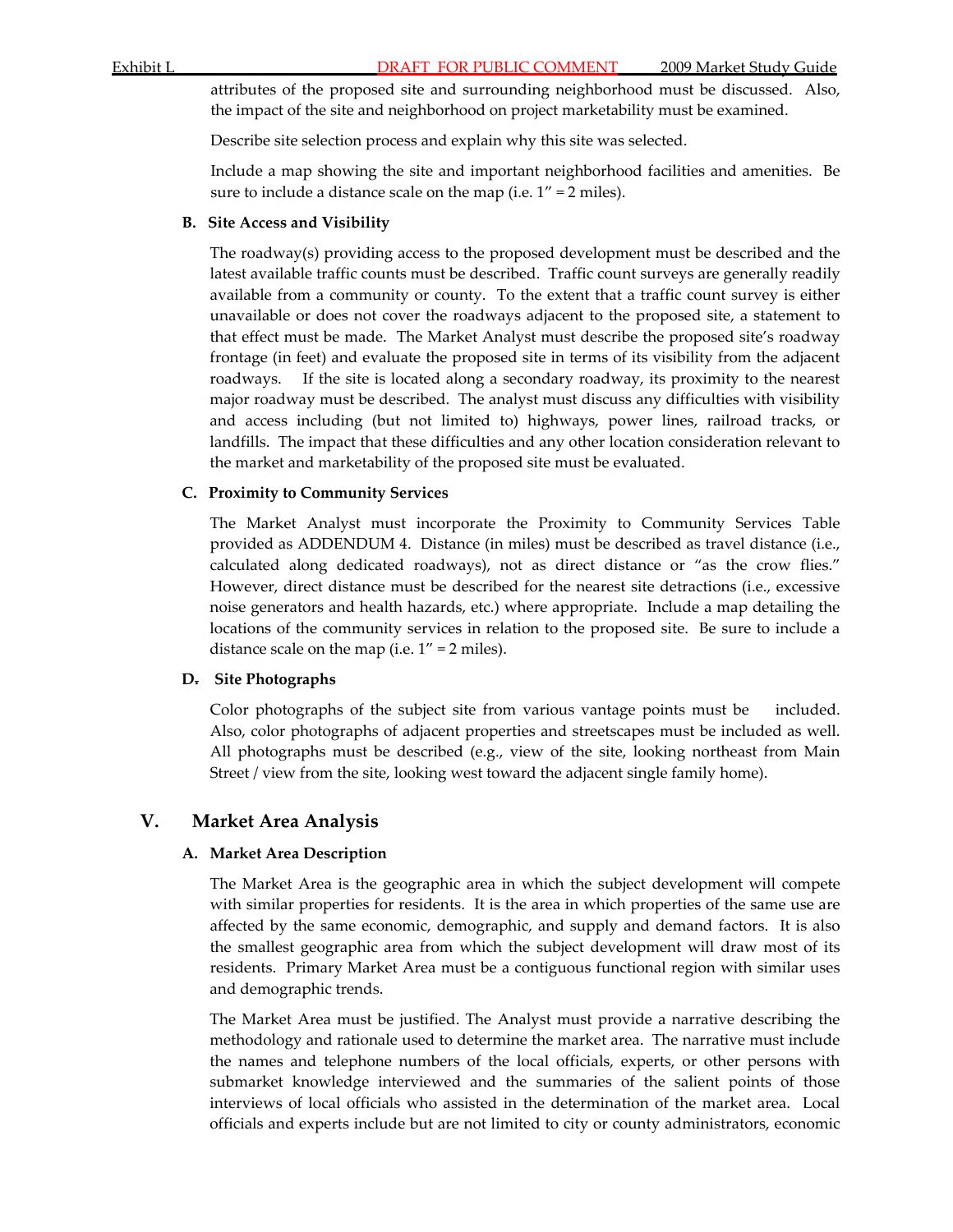development officials, postmasters, law enforcement officials, school administrators, apartment managers with experience in the area where the project is located, senior center operators, and hospital administrators. If the Market Analyst chooses to define a secondary market area, a description and justification must be provided. The analyst must explain the percentage of estimated demand to be derived from the primary and secondary market areas.

The square mileage of the market area must be described. Market areas shall be limited by natural (e.g., rivers and mountains) or man-made (e.g., political and socio-economic) boundaries. Market areas shall not be not radial, nor shall they be based on concentric circle approach. Market areas may follow Census‐defined boundaries including census tracts, block groups or blocks where appropriate. The market analyst has substantial latitude in determining the shape of a Market Area polygon, as long as it does not exhibit the characteristics of a "red flag" market area described by NCAHMA including: radiconcentric circle , county-wide market areas and gerrymandered market areas.

The project site should be located at or near the centroid of the PMA. ADOH may reject a market study if the project site is located outside of the PMA or if the site appears to be only marginally correlated to the centroid of the PMA.

Census tract maps are available from the U.S. Census Bureau at the following link.

[http://factfinder.census.gov/servlet/ReferenceMapFramesetServlet?\\_bm=y&](http://factfinder.census.gov/servlet/ReferenceMapFramesetServlet?_bm=y&-_lang=en)‐\_lang=en

## **B. Market Area Map**

A map clearly illustrating the Market Area is required. This map must describe the proposed site location. The map must be scaled for distance.

## **VI. Demographic and Economic Analysis**

## **A. Population and Households**

Population and household trends within the market area must be described in table format. The table must include population and households' data from the, 2000 Census, current year, year of project opening, and five‐year projection (5 years from the current year). Population and household growth must be described in absolute and percentage terms. Percentage growth must be listed as compound annual rates. Nationally recognized demographic providers (Claritas, ESRI, AGS, for example) are suggested sources for estimates and projections. Other commercial or government sources of population and household projections may be considered. If the Market Analyst determines that the growth rates projected by Claritas, ESRI, or other sources are not realistic, the Market Analyst may adjust the projected growth rates only with proper justification included in the narrative analysis. In this case, the Market Analyst is required to show the projected growth rates from Claritas, ESRI, or other sources as well as the adjusted growth rates.

Data from the 2000 Census are provided by the U.S. Census Bureau at the following link.

[http://factfinder.census.gov/servlet/DatasetMainPageServlet?\\_program=DEC&\\_lang=en&\\_ts=113321071080](http://factfinder.census.gov/servlet/DatasetMainPageServlet?_program=DEC&_lang=en&_ts=113321071080)

Additional demographic data based on the 2000 Census is required. The type of demographic data, table number from the 2000 Census, and year of the required data are detailed below. This data must be reported for the market area defined in the Market Study. This data must be reported in table format including percentage distributions.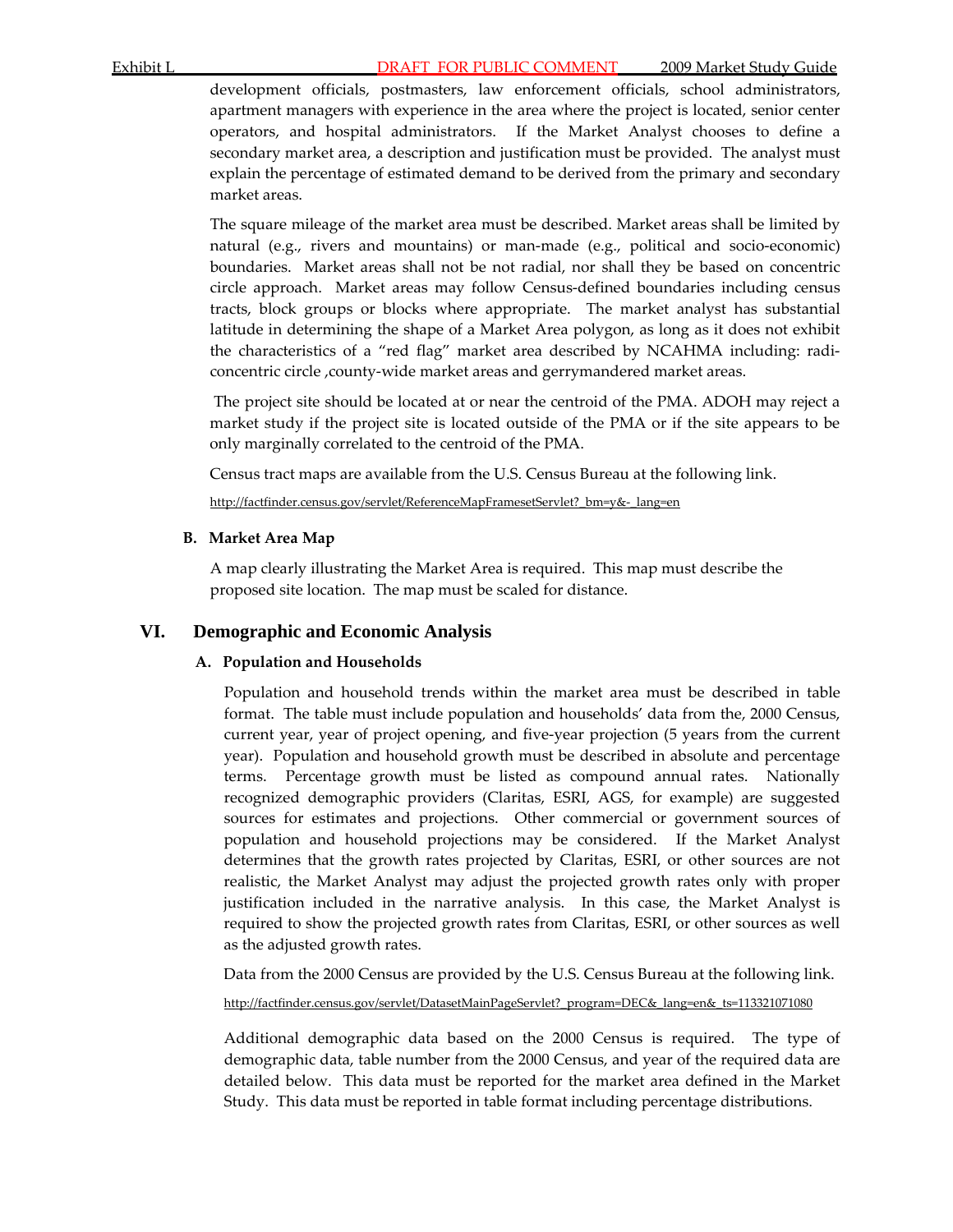- Population by Race 2000 Census (SF1 Table P4)
- Population by Age 2000 Census, Current Year, 5‐year projection (SF1 Table P12)
- Households by Tenure (i.e. renters vs. owners) 2000 Census (SF1 Table H4)
- Households by Age of Householder 2000 Census, Current Year, 5‐year projection (SF1 – Table P21)
- Renter Households by Age of Householder 2000 Census (SF1 Table H16)
- Renter Households by Household Size 2000 Census (SF1 Table H15) The 2000 Census data can be found using the following link.

http://factfinder.census.gov/servlet/DatasetMainPageServlet? program=DEC&\_lang=en&\_ts=113323938939

Market studies addressing a proposed development serving persons with disabilities must include the 2000 distribution of Noninstitutionalized Population with Disabilities by Type of Disability. This data is available from the Census 2000 Summary File 3 (SF 3), Table P41.

In addition to reporting the requested data in table format, the Market Analyst is expected to provide a narrative analysis of the data provided and its potential impact on demand for the proposed development.

#### **B. Household Income**

Distributions of Household Income within the Market Area must be provided in table format for 2000 the current year, and 5-year projection. The 2000 current estimated median household income among all households, owner households, and renter households must be described.

Distributions of Income among Renter Households must be provided in table format for 2000 current year and the anticipated year of project opening. **The Market Analyst shall project the Distribution of Income among Renter Households to the anticipated year of project opening.**

Market studies addressing a proposed development serving an age-restricted population must include Distributions of Income among Owner Households by Age, as well as Distributions of Income among Renter Households by Age. Age cohorts of 10 years must be used, when applicable and where available. The distributions can be limited to those age cohorts applicable to the proposed development (i.e., age 55+ or age 62+).

For all tables, income cohorts of no more than \$5,000 must be used, when applicable and where available. Households with income over \$50,000 can be condensed into a single cohort.

All tables must include both the numbers and correlating percentages

#### **C. Employment**

The potential demand for the proposed development is a function of the local and regional economy. The Market Analysis is required to provide an analysis of current and forecasted economic conditions and how they relate to demand for additional new rental housing.

The economy of the market area and the region surrounding the market area must be addressed with a minimum of the following information.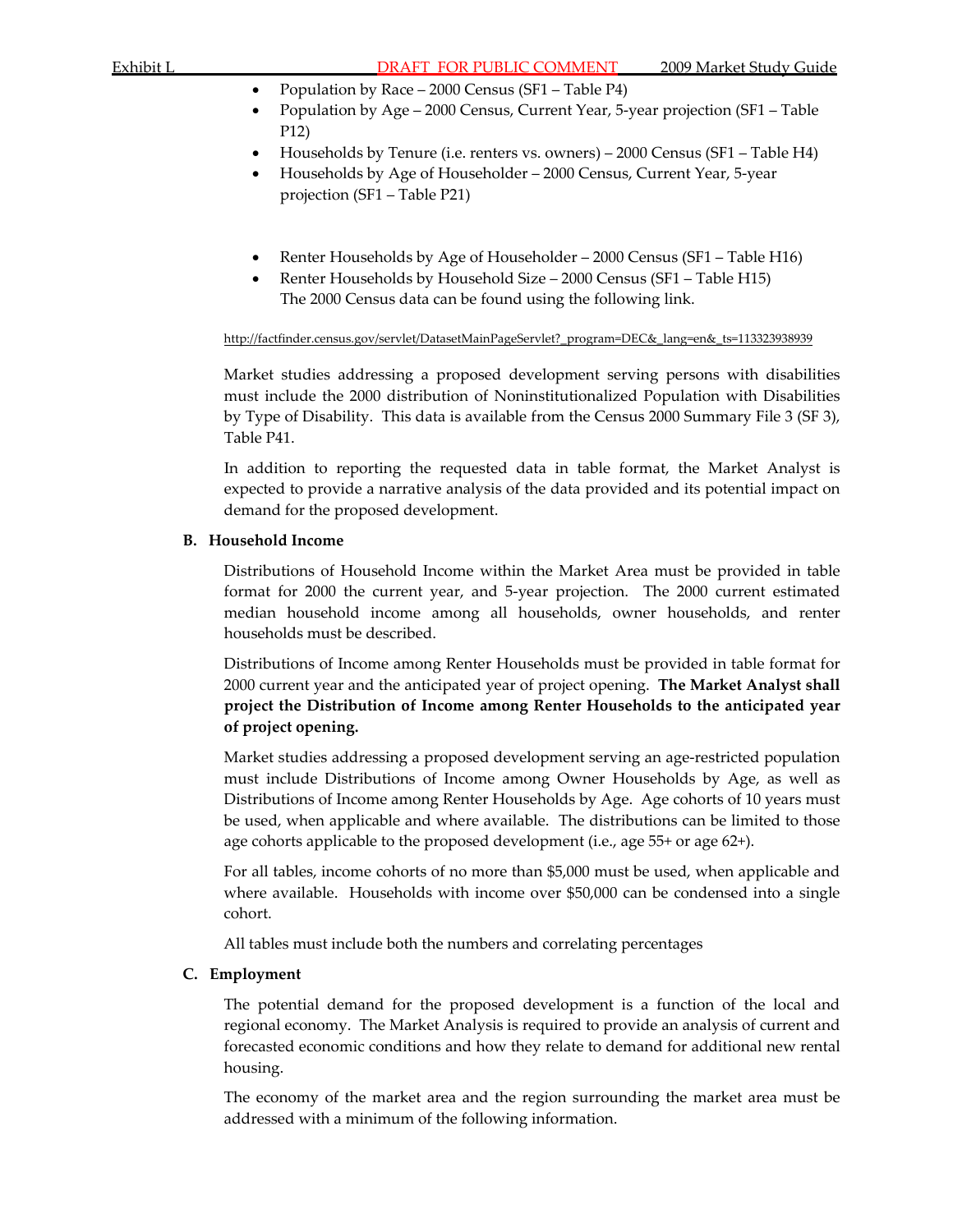- Employment by industry current year and forecast period (5 year projection)
- Total employment growth Current year through forecast period (5 year projection).
- Unemployment rate Current year through forecast period (5 year projection).
- Major current employers and estimated employment within 20 minute drive time (urban projects) and 45 minute drive time (rural projects).
- Average annual wages by industry Current year through forecast period (5 year projection).
- Anticipated expansions, closures, and any new employment planned within drive times described above
- Proposed transportation improvements and detrimental changes.

The Market Analyst must provide the above information for the relevant market area if available. Otherwise, metro area or countywide figures are suggested. In the case of employment by industry, total employment and percent of total employment must be reported. For total employment growth, total employment and percentage growth must be provided.

Employment and wage data can be found from a number of sources including the Arizona Department of Economic Security and the U.S. Bureau of Labor Statistics. Use the following links for further information.

<http://www.workforce.az.gov/> or <http://www.bls.gov/>

### **D. Housing**

In order to characterize the existing housing stock in the market area, a number of data tables from the 2000 Census are required. At a minimum, the following data should be reported in table format using both absolute numbers and percent of total. No current year estimates or projections are required. The 2000 Census table numbers are also noted.

- Units in Structure (SF3 Table H30)
- Vacancy Status (SF3 Table H8)
- Tenure by Year Structure Built (SF3 Table H34)
- Tenure by Rooms (SF3 Table H26)
- Tenure by Plumbing Facilities by Occupants per Room (SF3 Table H22)
- Gross Rent (SF3 Table H62)
- Gross Rent as a Percentage of Household Income (SF3 Table H69)
- Value of Owner-Occupied Housing Units (SF3 Table H74)

The Market Analyst must address the affordability of home ownership alternatives available to the target population within the Market Area, and its impact on the proposed rental housing development. If applicable the analyst must address the chain of substitution principle and comment on the potential impact of homeownership on Class A properties, which in turn impacts Class B and LIHTC properties.

## **E. Requirements for Projects Proposing Non‐affordable Components**

Market Studies supporting projects that propose non‐affordable components such as market-rate units or mixed-use (i.e. non-residential commercial or retail) components of a project shall comply with the following: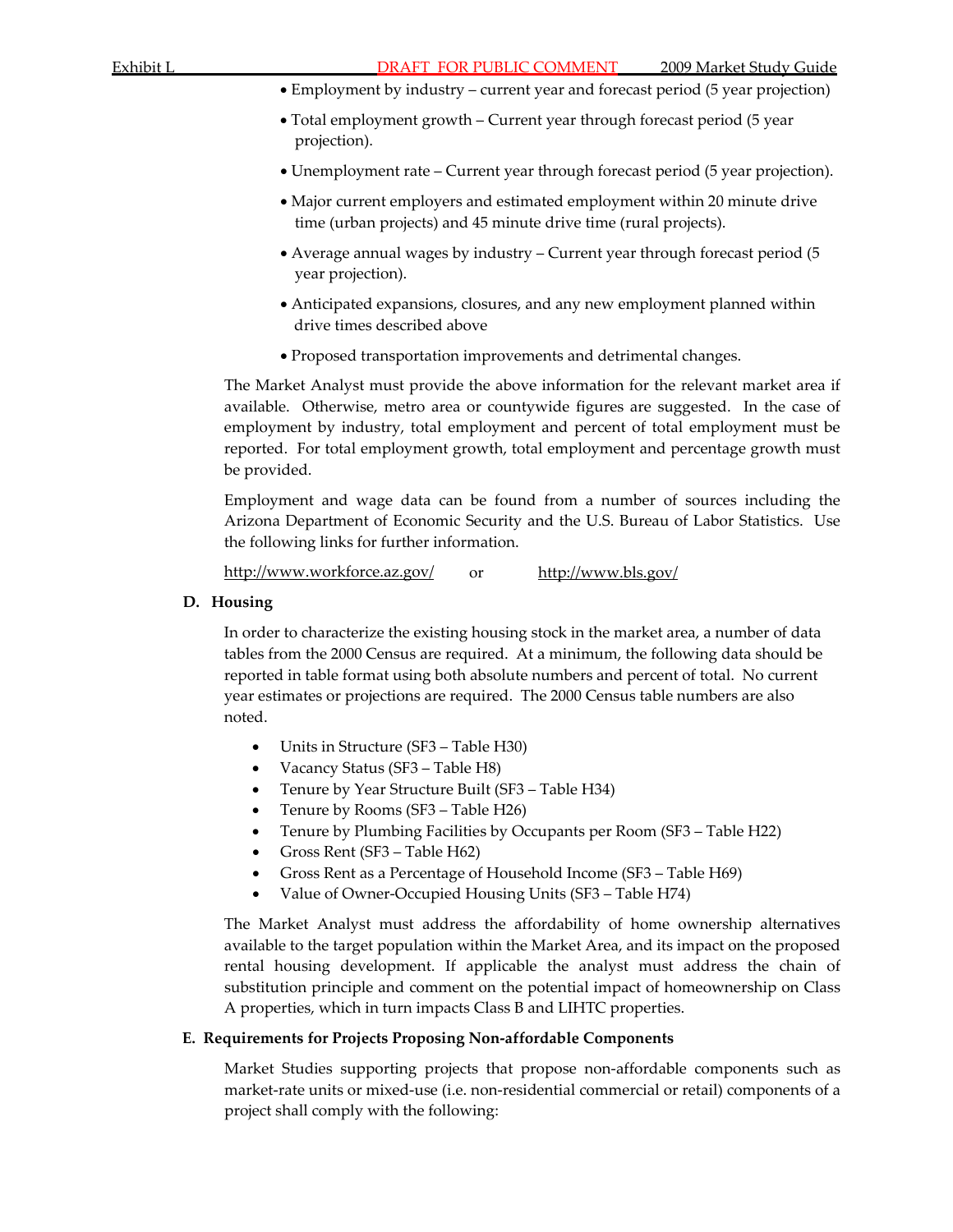(1) The Market Study must clearly identify and account for the demand for the non‐ affordable component of a project; and,

(2) For projects with non‐affordable income producing components, the market study must reasonably address the demand for each non‐affordable component and the consequences of poor market performance of the non‐affordable component on demand for the affordable rental units. At a minimum a market study for a project with a mixeduse component shall include the following elements:

- (a) A justification of the construction of the project's competitive market/trade area ("CMA") as required by this Guide for the primary market area for residential rental properties.
- (b) A gap analysis analyzing the current supply and demand conditions within the CMA for the proposed use.
- (c) A 5‐year forecast for supply and demand factors within the CMA.
- (d) An explanation of the optimal tenant mix for commercial space(s) based on the CMA construction analysis described in paragraph  $7(1)(ix)(2)(a)$ .
- (e) An analysis and explanation of achievable rents and any competitive advantage offered by the project.
- (f) Estimated vacancy rates with best case, worst case, and expected scenarios.
- (g) Estimated lease up time frames with best case, worst case, and expected scenarios.
- (h) An explanation of the suitability of the proposed mixed use for the project as a whole, i.e., demonstration that the proposed use is complementary and synergistic with other uses or components of the project.
- (i) An explanation and analysis of ingress/egress (both pedestrian and vehicular) and parking needs for the total project.
- (j) An explanation of other functional constraints such as commercial delivery, trash disposal, odor control, ventilation, and other constraints reasonably contemplated by the proposed project.
- (k) Evidence of any pre‐leasing interest in the property.

## **F. Crime Analysis and Maps**

In conjunction with crime information analysis and communications with knowledgeable local market participants (Section V Market Area Description), the analyst is expected to provide ADOH with a commentary and analysis on neighborhood crime trends and perceptions integrating all pertinent information.

Include a map of the Primary Market Area showing property and violent crime for the most recent period, as well as a map showing crime data for the prior 12 months. Describe if there are any special enforcement zones or concentration efforts on behalf of law enforcement within or adjacent to the PMA.

If the controlling jurisdiction does not provide mapping, the analyst can provide the most recent data and the prior year data for violent and property crime statistics in tabular form.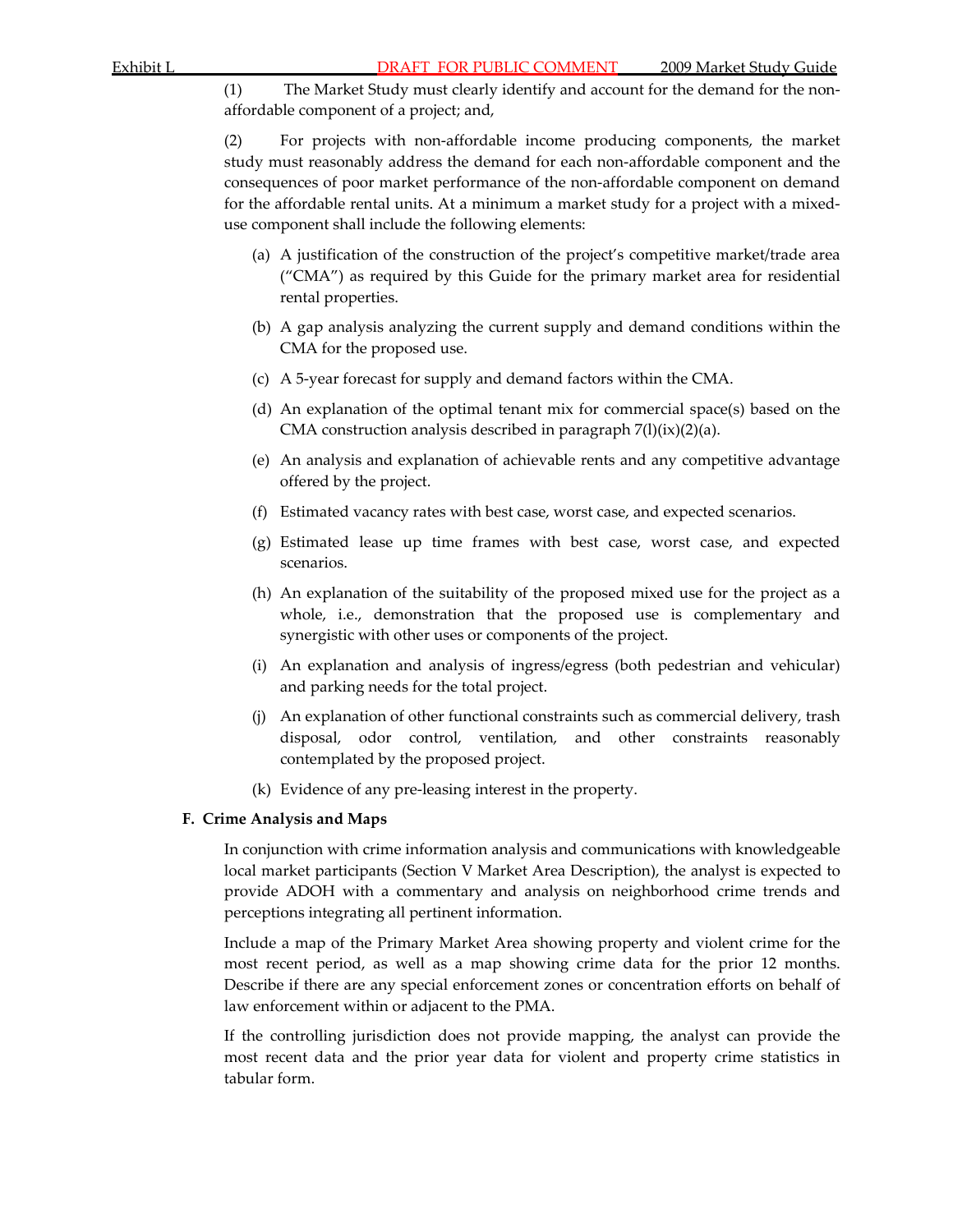## **VII. Supply Analysis**

## **A. Rental Housing Overview**

The Market Analyst must conduct a large enough survey of the existing rental stock within the market area to provide an accurate overview of the entire rental housing market. In addition to market rate properties, this survey must include all Tax Credit (9%) and Bond (4%) developments.

The following information must be provided at a minimum. If certain information is not available, provide as much information as possible. In addition to tables, the Market Analyst must include a narrative summarizing the overall condition of the rental housing market with the market area.

Following is a breakdown of data and information required (to the extent it is available).

**Historical and Current Rental Inventory** 

- Current rental inventory in the market area for market rate and Tax Credit/Bond units (separately) detailing number of units by unit type, average gross rents by unit type (adjusted for utilities), average unit sizes by unit type, and vacancy rates
- Historical & current vacancy rates and new units constructed for the entire rental market
- Historical & current vacancy rates and new units constructed for Tax Credit and Bond developments
- Historical & current vacancy rates for Government Subsidized developments (if applicable)
- Seasonality of market
- List of LIHTC and Bond developments including number of units, income set asides, current vacancy rates, and year built
- Provide a map showing the locations of the LIHTC and Bond developments in the market area

Current Rents & Concessions

- Current gross rents for comparable and competitive projects in the market area. This must include all Tax Credit and Bond projects as well as any market rate properties offering rents effectively equal to those proposed rents at the subject property.
- Discuss trends in rent increases/decreases during the most recent years compare and contrast to vacancy trends.
- Discuss initial and renewal concession trends at competitive properties.
- Evaluate how and to what extent (if any) rents are overstated due to concessions or other factors
- Provide information on historical, current, and projected monthly rent concessions, if offered

Absorption and Waiting Lists

- Absorption experience of recently-completed market rate projects
- Absorption experience of recently‐completed Tax Credit and Bond developments
- Waiting list of existing developments considered most comparable to the proposed development.
- Wait lists used as evidence of demand must be submitted and have been recently updated; waitlists not updated within the past 3 months shall be considered stale and unreliable.
- This can include income-appropriate waiting lists from local housing authorities.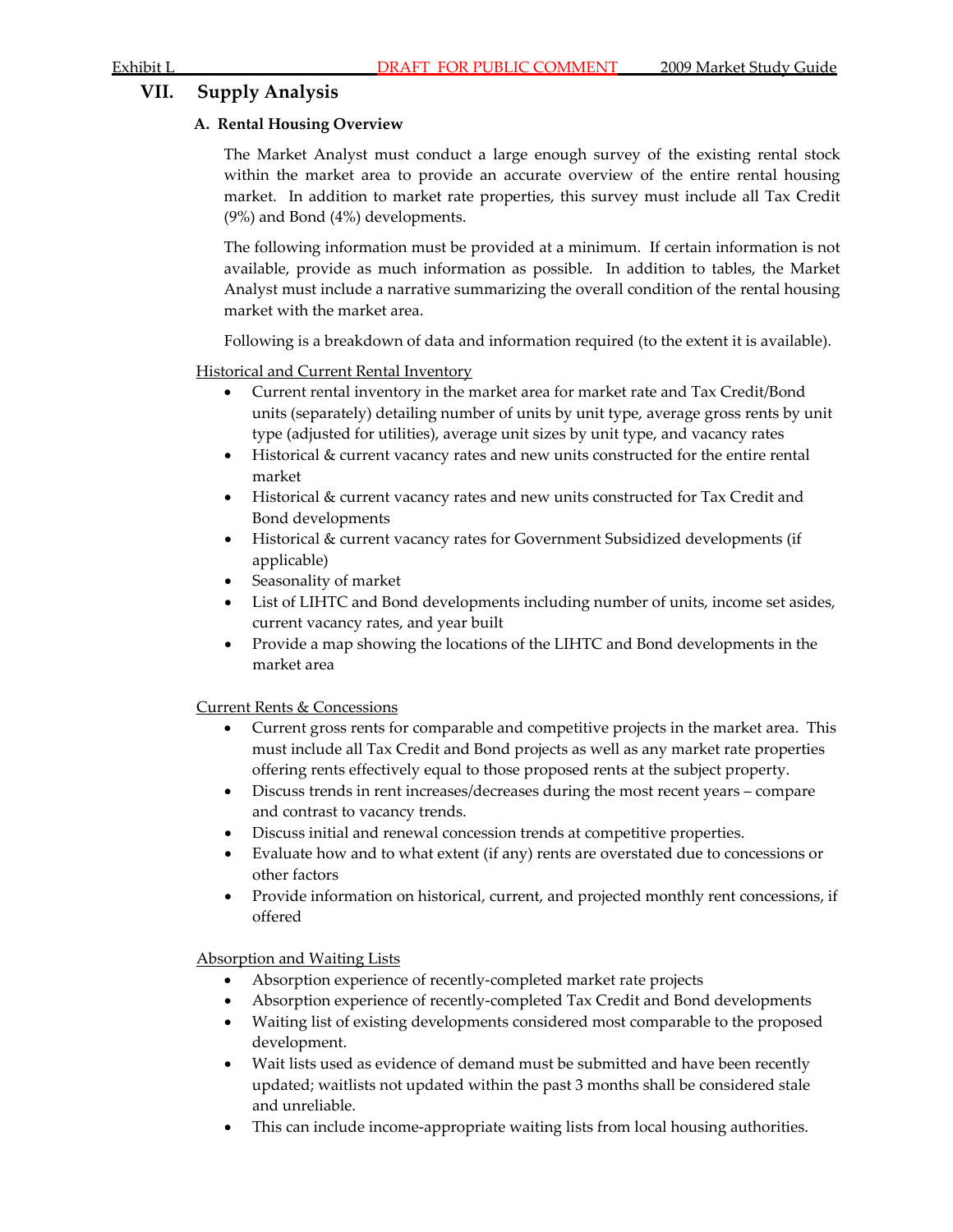## Properties Under Construction or Planned

- Identify all Tax Credit and Bond properties in the market area that are either under construction or planned. If there are no developments in the planning stages or under construction, a statement to that effect must be provided.
- Identify any market rate developments either under construction or planned that have rents similar to those offered by the subject property
- Provide a map showing the locations of all LIHTC and Bond properties either under construction or planned
- For each project under construction or planned, provide information such as unit types offered, unit sizes, average rents, estimated completion date, and the extent of any lease‐up activity (if available)

Lists of Tax Credit and Bond properties already completed and currently under development can be found at the following links.

[http://azcms.housingaz.com/uploads/RENTAL%20APPLICATIONS/LIHTC/Tax\\_Credit\\_Projects\\_1987\\_Current.pdf](http://azcms.housingaz.com/uploads/RENTAL%20APPLICATIONS/LIHTC/Tax_Credit_Projects_1987_Current.pdf) [http://azcms.housingaz.com/azcms/uploads/RENTAL%20APPLICATIONS/MF\\_Bond\\_Revenue\\_Applications\\_List.pdf](http://azcms.housingaz.com/azcms/uploads/RENTAL%20APPLICATIONS/MF_Bond_Revenue_Applications_List.pdf)

## **B. Comparable Properties**

The Market Analyst is required to identify those properties that are considered comparable to and will compete directly with the proposed development. Comparable market information shall be drawn from properties that are located in and are, as much as reasonably possible, fairly evenly distributed throughout the primary market area. This requirement shall be strictly construed. Comparable properties are those developments with similar financing, developments serving the same target population, developments offering similar amenity packages, and/or developments offering similar rents. This analysis is intended to illustrate the projects competitive position with respect to other housing choices within the PMA. These include Tax Credit and Bond properties as well as market rate complexes (if applicable).

Proposed rents and unit sizes at the subject property must be compared to those offered at the comparable properties in the market area. The following information is required in table format.

- 1. Compare subject property to Tax Credit and Bond properties including a breakdown by unit type, unit size, current concessions, and current rent.
- 2. Compare subject property to comparable market rate properties including a breakdown by unit type, unit size, current concessions, and current rent.
- 3. If the proposed project includes any 3 bedroom or larger units the analyst must survey the PMA and identify all single family rental units available for rent during the survey period. The analyst must quantify the number of rentals found and describe the quality, asking rents and amenity levels of these properties. If asking rents for single family properties are within \$100 of any concession adjusted rent used as a rent comparable, the single family units must be included in the competitive supply analysis section of the market study. Properties with 80% or more subsidized units/tenants (project based rents, HUD, RD) are NOT to be used as comparables to LIHTC/Bond projects unless a waiver is submitted documenting why their inclusion is warranted.
- 4. For projects located in rural areas, the analyst must evaluate the potential for mobile homes to be considered competitive supply. Following is a sample table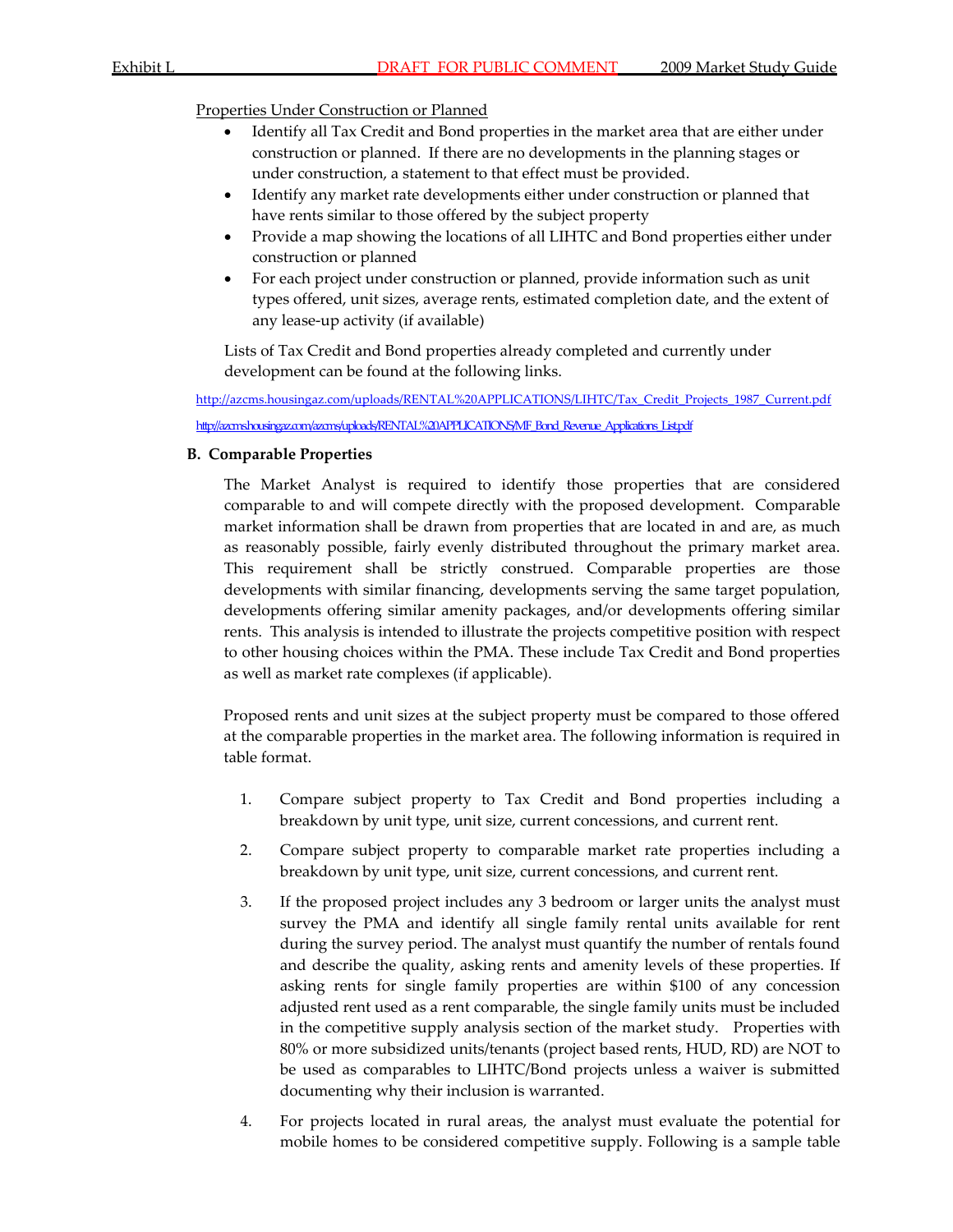that may be used for each unit type. The analyst can create a single consolidated table or create a separate table for market properties and subsidized properties.

|                               | $#$ of          | Unit        | Rent per | Rent     | <b>Concessions</b> | <b>Net Rent</b> | <b>Net Rent</b> |
|-------------------------------|-----------------|-------------|----------|----------|--------------------|-----------------|-----------------|
| <b>Comparable Property</b>    | Units           | <b>Size</b> | month    | per sf   | per month          | per month       | per sf          |
|                               |                 |             |          |          |                    |                 |                 |
| Bedroom                       |                 |             |          |          |                    |                 |                 |
| Sample Property #1            | 50              | 650         | \$715    | \$1.10   | \$50               | \$665           | \$1.02          |
| Sample Property #2            | 75              | 850         | \$723    | \$0.85   | \$100              | \$623           | \$0.73          |
| Totals / Averages             | 125             | 770         | \$720    | \$0.93   | \$80               | \$640           | \$0.83          |
| <b>Subject Property</b>       | 35 <sup>1</sup> | 625         | \$521    | \$0.83   | \$0                | \$521           | \$0.83          |
| % difference from Comparables |                 | $-18.8%$    | $-27.6%$ | $-10.8%$ |                    | $-18.5%$        | 0.4%            |
|                               |                 |             |          |          |                    |                 |                 |

The following information must be provided in a one-page summary sheet for each Comparable Property (if available).

- 1. Color photograph of a residential building representative of the entire development
- 2. Name, address, telephone number of the development
- 3. Contact person, date of contact, and mode of contact (i.e., in‐person or by telephone)
- 4. Year of opening and year of significant renovation (if applicable)
- 5. Amenities (both unit‐ and project‐related), including parking provisions
- 6. Source of heat, water heating, and cooking (i.e., electric, natural gas, propane, etc.)
- 7. Utility responsibility (i.e., tenant‐paid or owner‐paid)
- 8. Number of units distributed by structure type (e.g., townhouse, garden-style, etc.) and unit type (i.e., number of bedrooms and baths within the unit)
- 9. Net (heated) square footage of units
- 10. Collected rents and estimated gross rents. (Gross rent is derived by adding the estimated cost of tenant-paid utilities to the collected rent. The applicable Utility Allowance Worksheet must be the source of the utility cost estimates.)
- 11. Vacancy rates by unit type
- 12. Program participation (e.g., HUD Section 8, RD Section 515, Tax Credit, etc.), if applicable
- 13. Tenant profile (e.g., family, elderly, persons with special needs, etc.)
- 14. Waiting lists
- 15. Turnover rate
- 16. Absorption rate (if the property is less than 3 years of age)
- 17. Distance from the subject property. The distance from the subject property (in miles) must be described as travel distance (i.e., calculated along dedicated roadways), not as direct distance or "as the crow flies."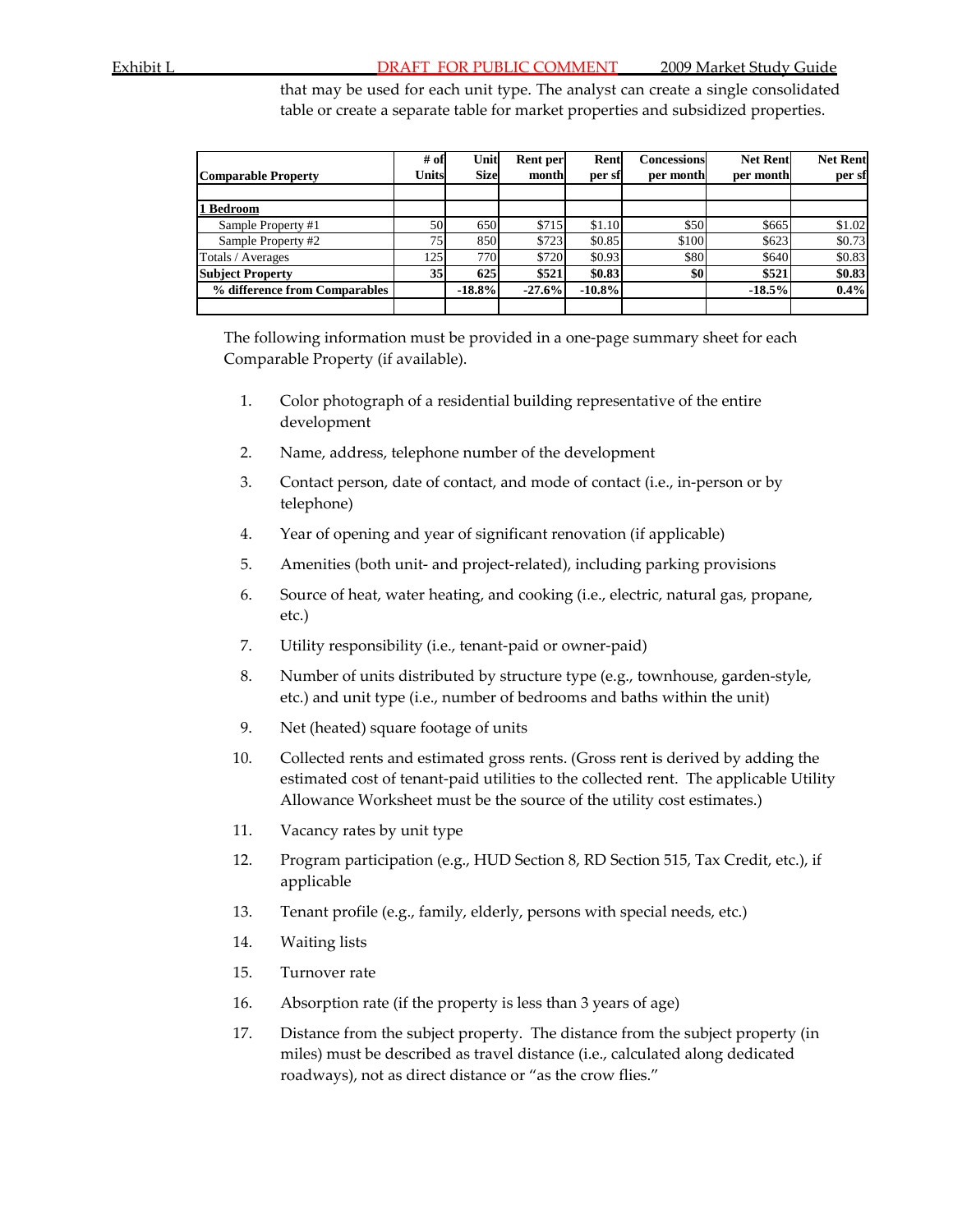For comparable developments in the planning or construction stages, provide as much of the required information (described on the preceding page) as is available, and include the development's estimated date of market entry.

## **VIII. Capture Rate Analysis**

The Market Analyst must describe the appropriate income range for each percent of Area Median Income (AMI) election at the proposed development.

For income‐restricted Family Units, the minimum income must be based on the assumption that the household will apply up to 40% of their gross income towards their total housing expense. The maximum income must be based on the assumption that population per household will equal the number of bedrooms plus one (1). For example, the population of an efficiency unit is assumed to be 1 (i.e., zero bedrooms plus 1 equals 1), and the population of a three‐bedroom unit is assumed to be 4 (i.e., 3 bedrooms plus 1 equals 4).

For income‐restricted Senior Units, the minimum income must be based on the assumption that the household will apply up to 45% of their gross income towards their total housing expense. The maximum income must be based on the assumption that just one person will occupy all senior units, regardless of the number of bedrooms within the unit. The Senior Capture Rate Analysis must focus on the targeted age group (i.e., age 55+, or in the case of federally subsidized units  $-$  age 62+). Up to 10% of the age- and income-appropriate homeowners within the Market Area may be included in the Senior Capture Rate analysis. (Homeowners are not to be included in the Family Capture Rate Analysis.)

For market-rate units, the Market Analyst must make some reasonable determination of a maximum income level beyond which a household will not likely be a participant in the rental market. The Market Analyst must clearly explain the assumptions used in determining the appropriate income range for the proposed market rate units. For units with project‐based rental assistance, the appropriate income range can extend down to \$0.

In summarizing the Capture Rate Analysis, the Market Analyst is required to use the appropriate table provided in ADDENDUM 5. There is one table for family projects and one table for senior projects. Each of these tables includes two sections: Gross Households Capture Rate and Net New Households Capture Rate. Completion of these two sections is required.

In addition to the components of demand identified on the capture rate tables, the Market Analyst is required to account for two other factors. The number of comparable low income and market rate units (if applicable) in the market area that must be absorbed to reduce the vacancy rate to normalized conditions must be determined. The Market Analyst is required to assume that normalized vacancy is no more than 8%. The second factor that must be considered is comparable low income and market rate units either under construction or planned in the market area. Also, for all Rehab projects, the estimated number of existing residents that will be income‐eligible and will likely remain at the property must be subtracted from the analysis.

If the Market Analyst believes there are other sources of demand not included in the Capture Rate tables, they may be considered if the Market Analyst can justify the reason. Any additional sources of demand shall be calculated separately and be easily added or subtracted from the Capture Rate tables. If more than 50% of the project's total net new household demand is found to be contingent upon demand from: substandard, overcrowded or units lacking complete plumbing the maximum allowable rent shall be 20% below market rents.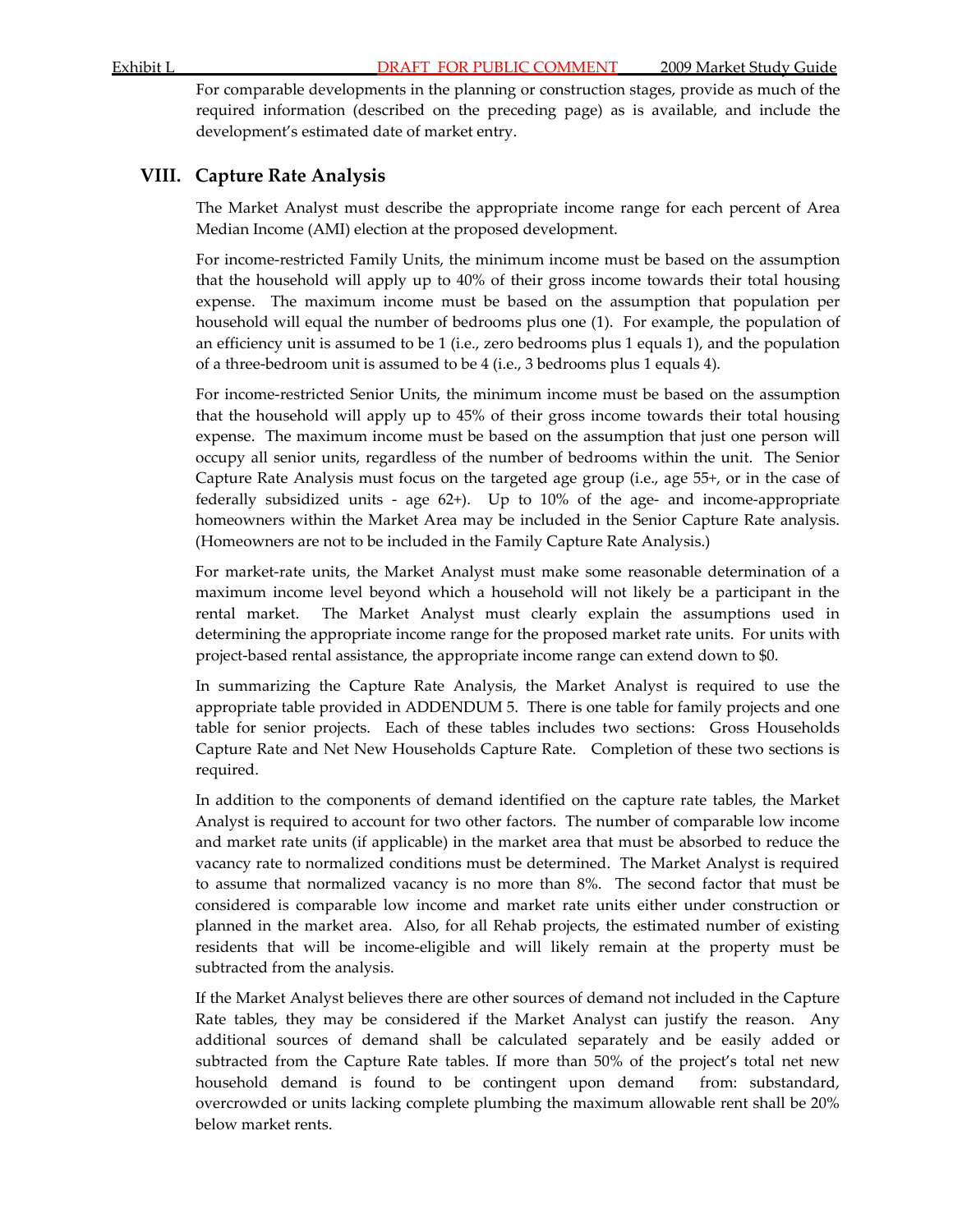Furthermore, if the proposed project's PMA includes 3 or more existing or approved and/or under construction LIHTC/Bond projects, and the 50% threshold above is triggered, ADOH may consider the PMA to be at an elevated risk of saturation and for cannibalism. Accordingly, ADOH may reject the capture rate outright or significantly adjust these figures. Therefore, in these circumstances the analyst has an additional burden of proof and must include relevant documentation showing recent cases in comparable market(s) where this demand actually materialized at or near the amounts forecasted without adversely affecting existing stock.

The Market Analyst must provide a narrative of what the capture rate means for the proposed development and market area. If the number of proposed units exceeds growth,

the Market Analyst must provide additional documentation of demand that does not include cannibalization of existing affordable projects.

## **IX. Conclusions**

The Market Analyst must summarize the proposed development's strengths and weaknesses in terms of the market area's rental housing market and target population. The Market Analyst must state his/her professional opinion regarding the proposed development's feasibility from a market perspective and what effect the proposed development would have on the existing market. Also, the Market Analyst must indicate any other information believed to be important to overall rental demand in the market area including comments on the appropriateness of the unit mix and proposed rents.

The Market Analyst must project an absorption rate (units per month), lease‐up period (in months), and stabilized vacancy rate for the proposed development. The Market Analyst is required to properly justify the projected absorption rate, lease‐up period, and stabilized vacancy rate for the proposed development. If the anticipated absorption rate causes the proposed development's initial absorption period to extend beyond one year, "replacement absorption" (i.e., the need to re‐rent vacated units due to tenant turnover) needs to be factored into the Market Analyst's projection. (The subject property's absorption period is considered to start as soon as its first unit is certified for occupancy.)

For acquisition/rehabilitation projects, the Market Analyst must estimate the anticipated number of existing (program‐eligible) residents who will elect to remain at the property through its renovation. With respect to the anticipated absorption period of renovation projects, the Market Analyst must describe the projection in two ways: 1) using the anticipated retention level and 2) using the assumption that no residents remain at the property.

If an unusually slow absorption rate and/or unusually low stabilized occupancy rate is anticipated, the Market Analyst must indicate if it is due more so to market‐related issues or product‐related issues. The Market Analyst is encouraged to make recommendations as to how the proposed development could be better structured to succeed within the market.

The Market Analyst must evaluate the impact the proposed development on the occupancy rates of all income‐restricted properties within the Market Area. This evaluation must result in a table noting each income‐restricted rental housing property, its current vacancy rate, and anticipated vacancy rate at the subject property's projected date of stabilized occupancy.

A list of all ADOH‐Tax Credit funded rental housing properties (existing and under development), are available for review at the following sites:

[http://azcms.housingaz.com/uploads/RENTAL%20APPLICATIONS/LIHTC/Tax\\_Credit\\_Projects\\_1987\\_Current.pdf](http://azcms.housingaz.com/uploads/RENTAL%20APPLICATIONS/LIHTC/Tax_Credit_Projects_1987_Current.pdf)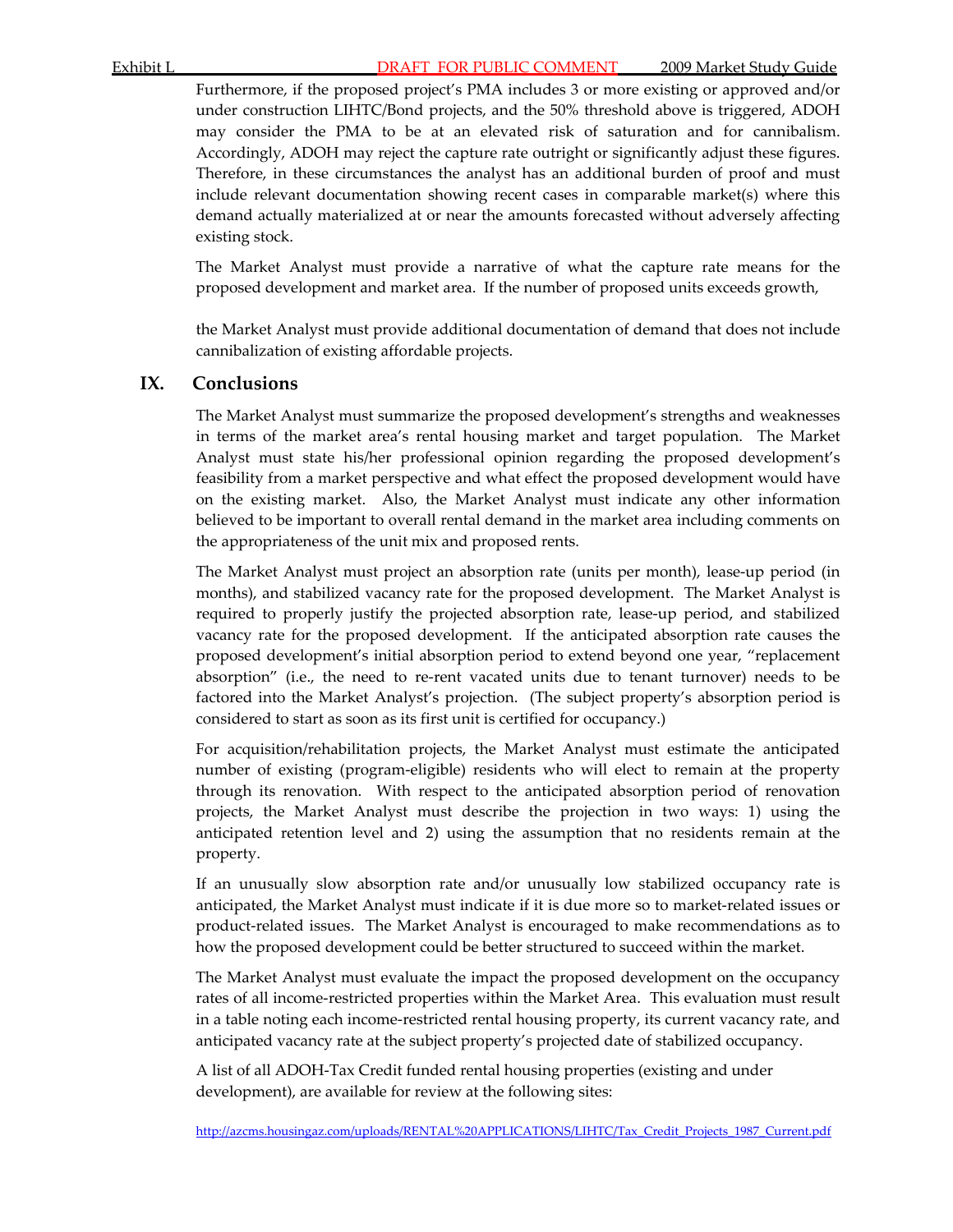## **ADDENDUM 1 – Certification Letter**

## **Arizona Department of Housing Market Study Certification**

The undersigned, a recognized firm of independent market analysts knowledgeable and experienced in the development of affordable rental properties, completed this Market Study of

| (Development Name) in       |  | (Community Name). Arizona for |  |
|-----------------------------|--|-------------------------------|--|
|                             |  |                               |  |
| (Developer/Applicant name). |  |                               |  |

To the best of our knowledge, all data contained in this report is correct to the extent that the local, State of Arizona, and federal recording agencies and demographic suppliers accurately record and publish this data. All projections were based on current professionally accepted methodology, and that we have primarily followed the ADOH Market Study Guidelines. If ADOH Market Study Guidelines have not been followed, then the analyst followed NCAHMA model.

The market analyst has no financial interest in the proposed project or in any other matters involving the Developer or Applicant, or their principals. The relationship of the market analyst is limited to that of an independent market analyst. The fee assessed for the study was not contingent on the proposed development or application being approved by the Arizona Department of Housing.

The market analyst made a physical inspection of the market area, reviewed all relevant data, conducted personal interviews with local apartment managers, government officials, local real estate professionals, and service providers, and independently established the conclusions for this report.

By:

**(Market Analyst Company)** 

 $By:$ 

**(Authorized Representative)**

Title: The second state of  $\overline{a}$  and  $\overline{b}$  and  $\overline{a}$  and  $\overline{a}$  and  $\overline{a}$  and  $\overline{a}$  and  $\overline{a}$  and  $\overline{a}$  and  $\overline{a}$  and  $\overline{a}$  and  $\overline{a}$  and  $\overline{a}$  and  $\overline{a}$  and  $\overline{a}$  and  $\overline{a}$  and

Date: **Date: Date: Date: Date: Date: Date: Date: Date: Date: Date: Date: Date: Date: Date: Date: Date: Date: Date: Date: Date: Date: Date: Date: Date: Date: Date: Date:**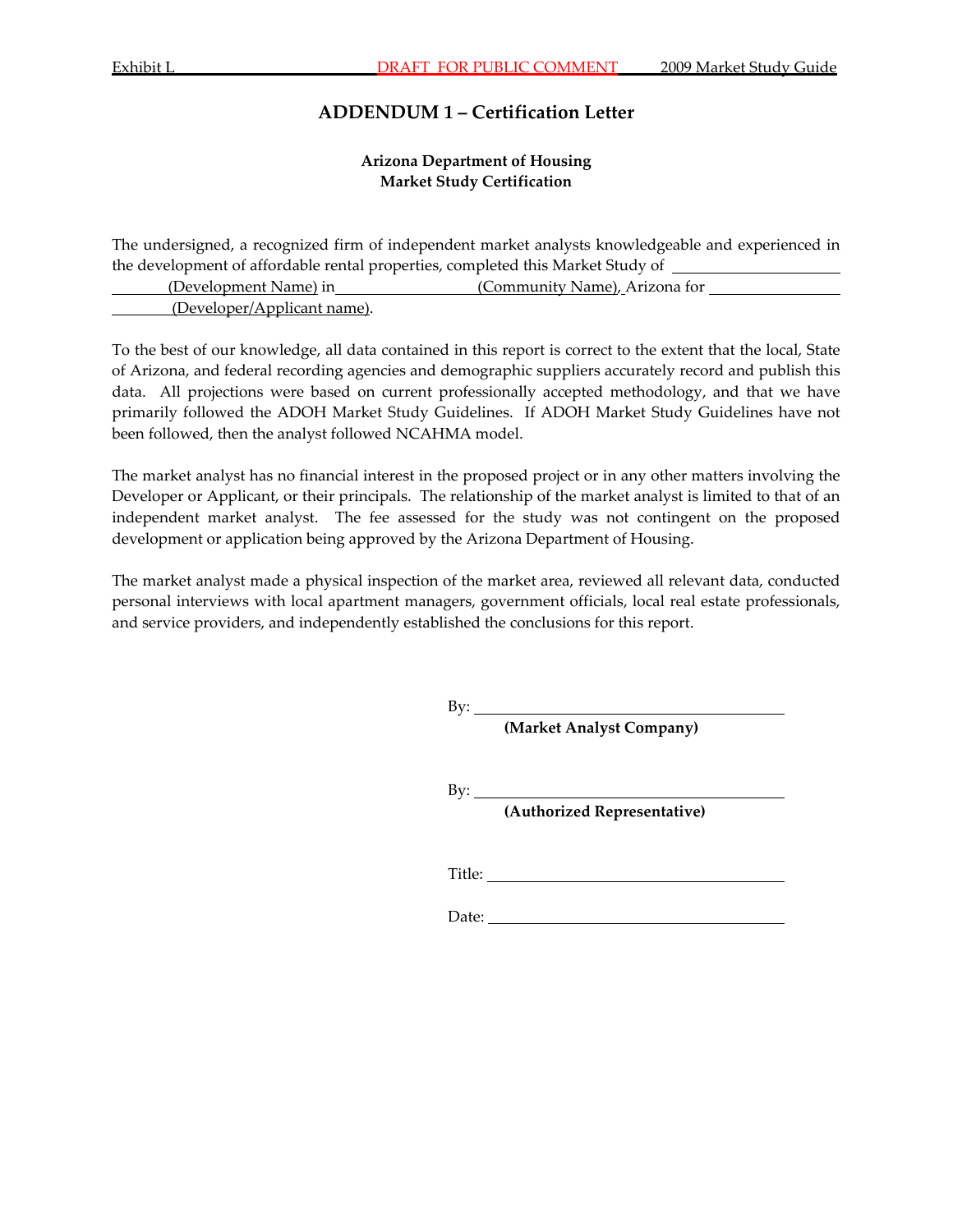## **NOTIFICATION OF CONFIDENTIALITY AND DECLARATION OF PROPRIETARY RIGHT TO MARKET DEMAND STUDY**

The attached market demand study is submitted to the Arizona Department of Housing ("the Department") in support of the application to the Department and undersigned hereby notifies the Department as follows:

- 1) That applicant provides the attached market demand study to the Department solely for the Department's use in evaluating and considering the related application and for use in determining the relative market demand for affordable housing in Arizona.
- 2) That although the Department shall retain custody of the attached market demand study, the study remains the property of the applicant and/or the analyst and shall be considered confidential, proprietary information of the applicant and/or the analyst for a period of no more than two years after the date of its submittal to the Department.
- 3) The applicant and/or the analyst further notify the Department that either one or both of them intend to treat the market demand study as a confidential proprietary document and shall not release the market demand study to third parties without taking reasonable and necessary steps to protect and preserve the confidential and proprietary nature of the document.
- 4) In the event that either one or both of the undersigned determine, within the two-year confidentiality period, to abandon or waive the proprietary right to the market demand study, the Department shall be notified accordingly.
- 5) The applicant and the preparing analyst understand that a market demand study submitted without executing this notification shall be considered by the Department to be records subject to public disclosure pursuant to A.R.S. Title 39, Chapter 1, Article 2.
- 6) The undersigned has legal authority to bind its principal.

For the Applicant:

| By: $\overline{\phantom{a}}$ |  |  |
|------------------------------|--|--|
| Name:                        |  |  |
| Title:                       |  |  |
| For the Analyst:             |  |  |
| By: $\qquad \qquad$          |  |  |
| Name:                        |  |  |
|                              |  |  |
|                              |  |  |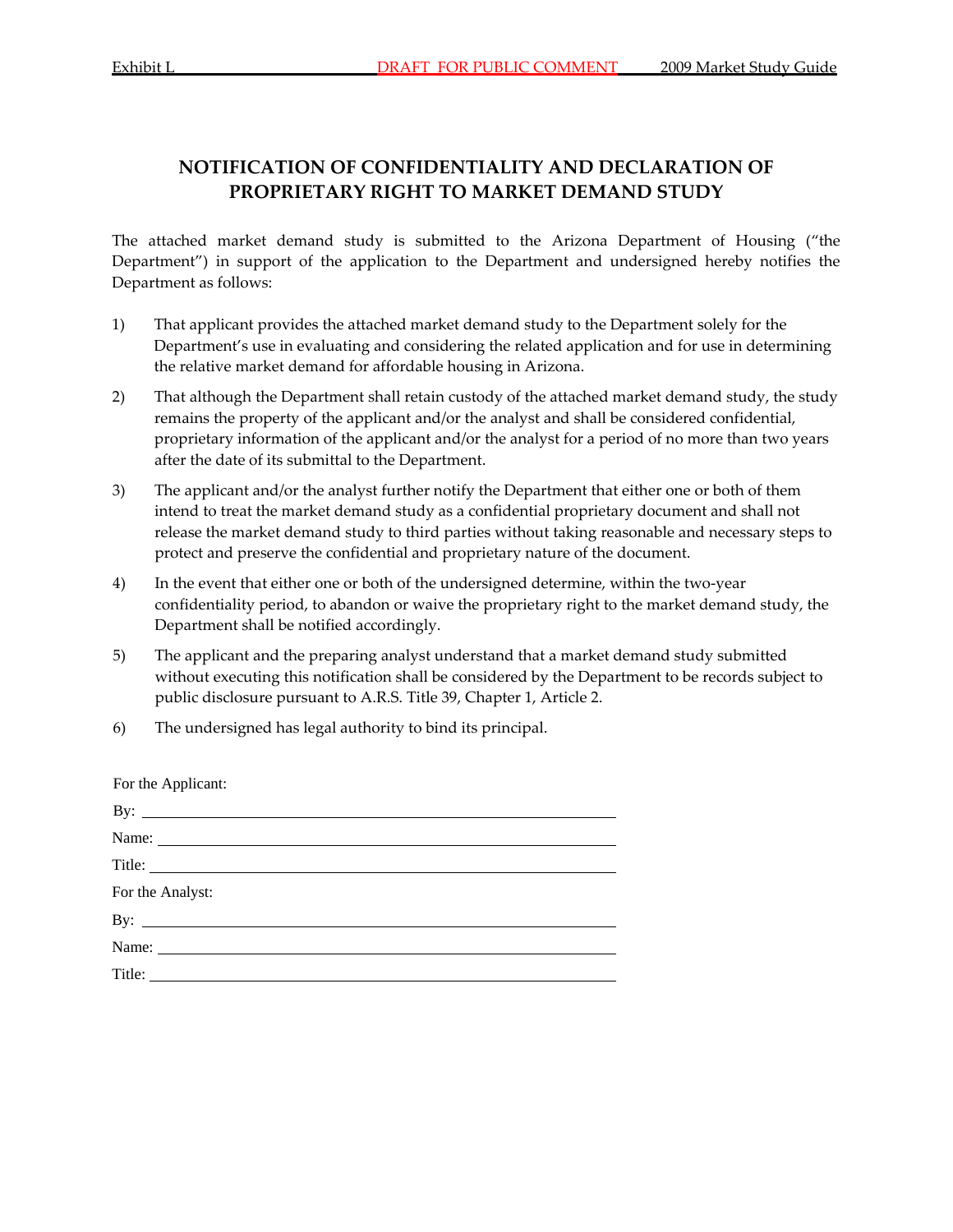| <b>ADDENDUM 2 – Project Summary Table</b> |
|-------------------------------------------|
|-------------------------------------------|

|                  | <b>PERCENT</b>       |               |                               |                   | <b>RENTS AT OPENING*</b> |                    |                  |
|------------------|----------------------|---------------|-------------------------------|-------------------|--------------------------|--------------------|------------------|
|                  | <b>OF AREA</b>       | <b>NUMBER</b> | $\operatorname{\mathbf{NET}}$ | <b>MAXIMUM</b>    |                          |                    |                  |
|                  | <b>MEDIAN</b>        | OF            | <b>SQUAR</b>                  | <b>ALLOWABLE</b>  |                          | <b>UTILITY</b>     |                  |
| <b>UNIT TYPE</b> | <b>INCOME</b>        | <b>UNITS</b>  | <b>E FEET</b>                 | <b>GROSS RENT</b> | <b>GROSS</b>             | <b>ALLOWANCE</b>   | <b>COLLECTED</b> |
| EFFICIENCY/      | 20%                  |               |                               | \$                | \$                       | \$                 | \$               |
| 1 BATH           | 30%                  |               |                               | \$                | \$                       | \$                 | \$               |
|                  | $40\%$               |               |                               | \$                | \$                       | \$                 | \$               |
|                  | $50\%$               |               |                               | \$                | \$                       | \$                 | \$               |
|                  | $60\%$               |               |                               | \$                | \$                       | \$                 | \$               |
|                  | <b>MKT</b>           |               |                               | N/A               | \$                       | \$                 | \$               |
| ONE-BEDROOM/     | 20%                  |               |                               | \$                | \$                       | $\mathfrak{S}$     | \$               |
| 1 BATH           | 30%                  |               |                               | \$                | \$                       | \$                 | \$               |
|                  | $40\%$               |               |                               | \$                | \$                       | \$                 | \$               |
|                  | $50\%$               |               |                               | \$                | \$                       | \$                 | \$               |
|                  | $60\%$               |               |                               | \$                | \$                       | \$                 | \$               |
|                  | <b>MKT</b>           |               |                               | N/A               | \$                       | \$                 | \$               |
| TWO-BEDROOM/     | $20\%$               |               |                               | \$                | \$                       | \$                 | \$               |
| 1 BATH           | $30\%$               |               |                               | \$                | \$                       | \$                 | \$               |
|                  | $40\%$               |               |                               | \$                | \$                       | \$                 | \$               |
|                  | $50\%$               |               |                               | \$                | \$                       | \$                 | \$               |
|                  | $60\%$               |               |                               | \$                | \$                       | \$                 | \$               |
|                  | <b>MKT</b>           |               |                               | N/A               | \$                       | \$                 | \$               |
| TWO-BEDROOM/     | 20%                  |               |                               | \$                | \$                       | \$                 | \$               |
| 2 BATH           | $30\%$               |               |                               | \$                | \$                       | \$                 | \$               |
|                  | $40\%$               |               |                               | \$                | \$                       | \$                 | \$               |
|                  | $50\%$               |               |                               | \$                | \$                       | \$                 | \$               |
|                  | $60\%$               |               |                               | \$                | \$                       | \$                 | \$               |
|                  | $\operatorname{MKT}$ |               |                               | N/A               | \$                       | \$                 | \$               |
| THREE-BEDROOM/   | $20\%$               |               |                               | \$                | \$                       | \$                 | \$               |
| 2 BATH           | $30\%$               |               |                               | \$                | \$                       | \$                 | \$               |
|                  | $40\%$               |               |                               | \$                | \$                       | \$                 | \$               |
|                  | $50\%$               |               |                               | \$                | \$                       | \$                 | \$               |
|                  | 60%                  |               |                               | \$                | \$                       | \$                 | \$               |
|                  | <b>MKT</b>           |               |                               | N/A               | \$                       | $\mathbf{\hat{S}}$ | \$               |
| FOUR-BEDROOM/    | $20\%$               |               |                               | \$                | \$                       | \$                 | \$               |
| 2 BATH           | $30\%$               |               |                               | \$                | \$                       | \$                 | \$               |
|                  | $40\%$               |               |                               | \$                | \$                       | \$                 | \$               |
|                  | 50%                  |               |                               | \$                | \$                       | \$                 | \$               |
|                  | $60\%$               |               |                               | \$                | \$                       | \$                 | \$               |
|                  | <b>MKT</b>           |               |                               | N/A               | \$                       | \$                 | \$               |
| <b>TOTAL</b>     |                      |               |                               |                   |                          |                    |                  |

TOTAL

 $*$  200\_

MKT: Market Rate

N/A: Not Applicable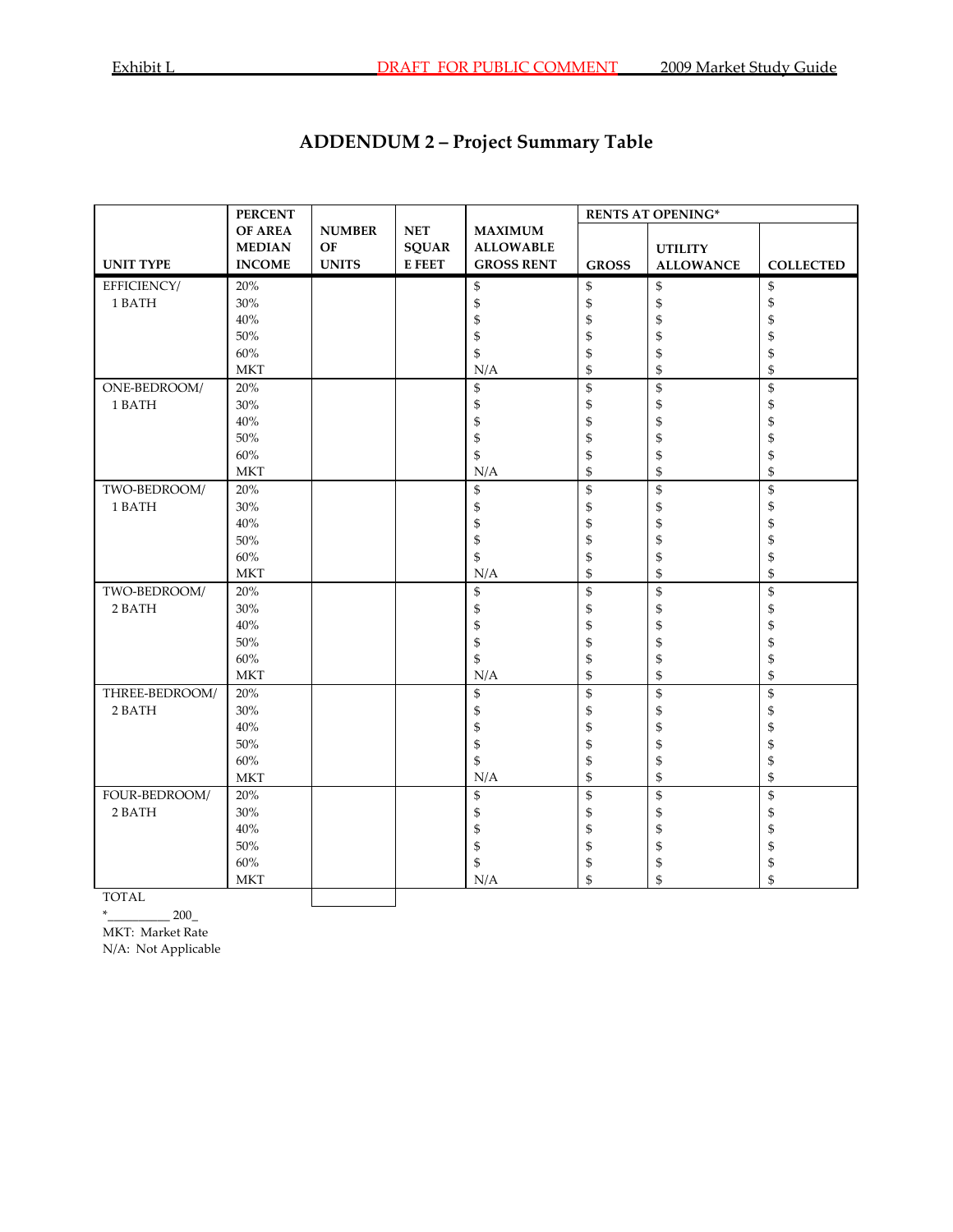## **ADDENDUM 3 – Proposed Amenities**

| <b>ON-SITE MANAGEMENT</b>       |
|---------------------------------|
|                                 |
|                                 |
|                                 |
| <b>RESIDENT BUSINESS CENTER</b> |
|                                 |
|                                 |
|                                 |
|                                 |
|                                 |
|                                 |
|                                 |
|                                 |
|                                 |
|                                 |
|                                 |
|                                 |
|                                 |
|                                 |
|                                 |

\* The community building/room has \_\_\_\_\_ square feet of heated space.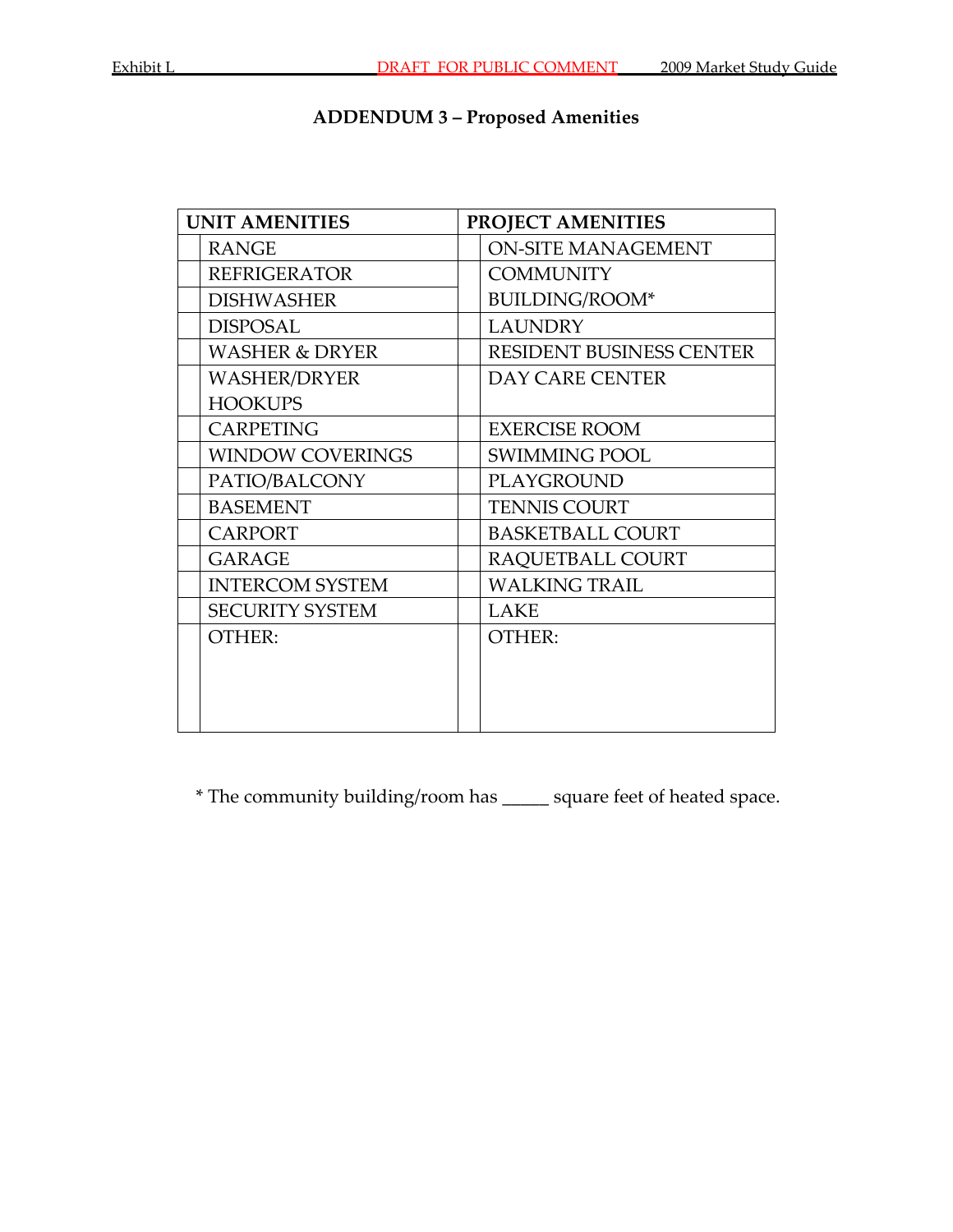## **ADDENDUM 4 – Community Services and Site Area Detractions**

|                           |             | <b>TRAVEL DISTANCE*</b> |
|---------------------------|-------------|-------------------------|
|                           |             | <b>FROM SITE</b>        |
| <b>COMMUNITY SERVICES</b> | <b>NAME</b> | (IN MILES)              |
| MAJOR HIGHWAY(S)          |             |                         |
| <b>PUBLIC BUS STOP</b>    |             |                         |
| MAJOR EMPLOYERS /         |             |                         |
| <b>EMPLOYMENT CENTERS</b> |             |                         |
|                           |             |                         |
| <b>CONVENIENCE STORE</b>  |             |                         |
| <b>GROCERY</b>            |             |                         |
| DISCOUNT DEPARTMENT       |             |                         |
| <b>STORE</b>              |             |                         |
| SHOPPING CENTER / MALL    |             |                         |
| <b>SCHOOLS:</b>           |             |                         |
| <b>ELEMENTARY</b>         |             |                         |
| MIDDLE / JUNIOR HIGH      |             |                         |
| <b>HIGH</b>               |             |                         |
| <b>HOSPITAL</b>           |             |                         |
| <b>POLICE</b>             |             |                         |
| <b>FIRE</b>               |             |                         |
| POST OFFICE               |             |                         |
| <b>BANK</b>               |             |                         |
| <b>SENIOR CENTER</b>      |             |                         |
| RECREATIONAL FACILITIES   |             |                         |
|                           |             |                         |
| <b>OTHER</b>              |             |                         |

\*CALCULATED ALONG DEDICATED ROADWAYS

|                                 | <b>DIRECT DISTANCE°</b><br><b>FROM SITE</b> |
|---------------------------------|---------------------------------------------|
| <b>SITE AREA DETRACTIONS</b>    | (IN MILES)                                  |
| <b>ACTIVE RAILROADS</b>         |                                             |
| <b>FREEWAYS</b>                 |                                             |
| NATURAL WASH AREAS              |                                             |
| <b>HIGH TENSION POWER LINES</b> |                                             |
| LANDFILL / GARBAGE DUMP         |                                             |
| OIL / CHEMICAL REFINERY         |                                             |
| POWER PLANT                     |                                             |
| OTHER                           |                                             |

°DIRECT DISTANCE IS "AS THE CROW FLIES"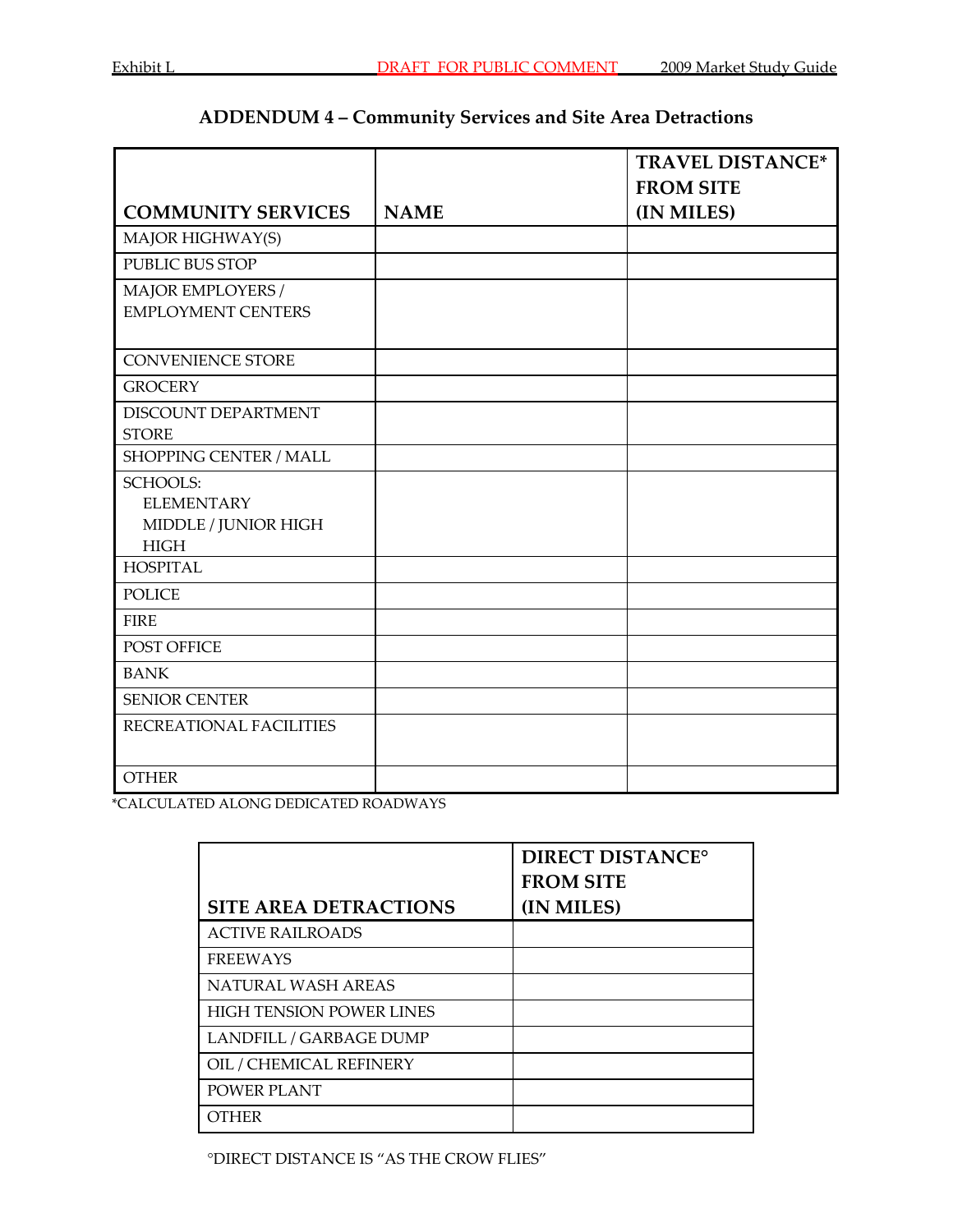# **ADDENDUM 5 – Capture Rate Analysis**

| <b>FAMILY CAPTURE RATE ANALYSIS</b>                                                                                                            |             |                                    |                        |                         |                              |                         |
|------------------------------------------------------------------------------------------------------------------------------------------------|-------------|------------------------------------|------------------------|-------------------------|------------------------------|-------------------------|
|                                                                                                                                                | 30%<br>AMI  | 40%<br>$\mathop{\rm AMI}\nolimits$ | 50%<br>AMI             | 60%<br>AMI              | <b>MARKET</b><br><b>RATE</b> | <b>TOTAL</b><br>PROJECT |
| Appropriate Income Range                                                                                                                       | \$ to<br>\$ | $\frac{1}{2}$ to<br>\$             | $\frac{1}{2}$ to<br>\$ | $\frac{1}{2}$ to<br>\$. | $\frac{1}{2}$ to<br>\$       | $\frac{1}{2}$ to<br>\$  |
| <b>Gross Households Capture Rate</b>                                                                                                           |             |                                    |                        |                         |                              |                         |
| Number of Renter Households in Current Year (20XX)                                                                                             |             |                                    |                        |                         |                              |                         |
| Add: Number of renter households expected to be added to<br>the market by project opening (20XX)                                               |             |                                    |                        |                         |                              |                         |
| Equals: Number of renter households at project opening                                                                                         |             |                                    |                        |                         |                              |                         |
| Multiply: Percentage of renter households who are income<br>eligible                                                                           |             |                                    |                        |                         |                              |                         |
| Equals: Number of income eligible renter households at<br>project opening                                                                      |             |                                    |                        |                         |                              |                         |
| Equals: Number of age and income eligible renter households<br>at project opening                                                              |             |                                    |                        |                         |                              |                         |
| Divide: Number of units being proposed at each income range                                                                                    |             |                                    |                        |                         |                              |                         |
| Equals: Gross Household Capture Rate                                                                                                           |             |                                    |                        |                         |                              |                         |
| <b>Net (New) Household Capture Rate</b>                                                                                                        |             |                                    |                        |                         |                              |                         |
| Number of renter households expected to be added to the<br>market area between the current year and project opening<br>(20XX)                  |             |                                    |                        |                         |                              |                         |
| Multiply: Percentage of renter households who are income<br>eligible                                                                           |             |                                    |                        |                         |                              |                         |
| Equals: Number of income eligible renter households<br>expected to be added to the market area between the current<br>year and project opening |             |                                    |                        |                         |                              |                         |
| Subtract: Number of currently excess vacant units at<br>comparable properties in the market area                                               |             |                                    |                        |                         |                              |                         |
| Subtract: Number of competitive units that are either under<br>construction or planned in the market area                                      |             |                                    |                        |                         |                              |                         |
| Subtract: Number of existing residents that are income eligible<br>and will likely remain at the property (REHAB Only)                         |             |                                    |                        |                         |                              |                         |
| Equals: Net new renter households expected to be added to<br>the market area between the current year and project opening                      |             |                                    |                        |                         |                              |                         |
| Divide: Number of units being proposed at each income range                                                                                    |             |                                    |                        |                         |                              |                         |
| Equals: Net (New) Household Capture Rate                                                                                                       |             |                                    |                        |                         |                              |                         |